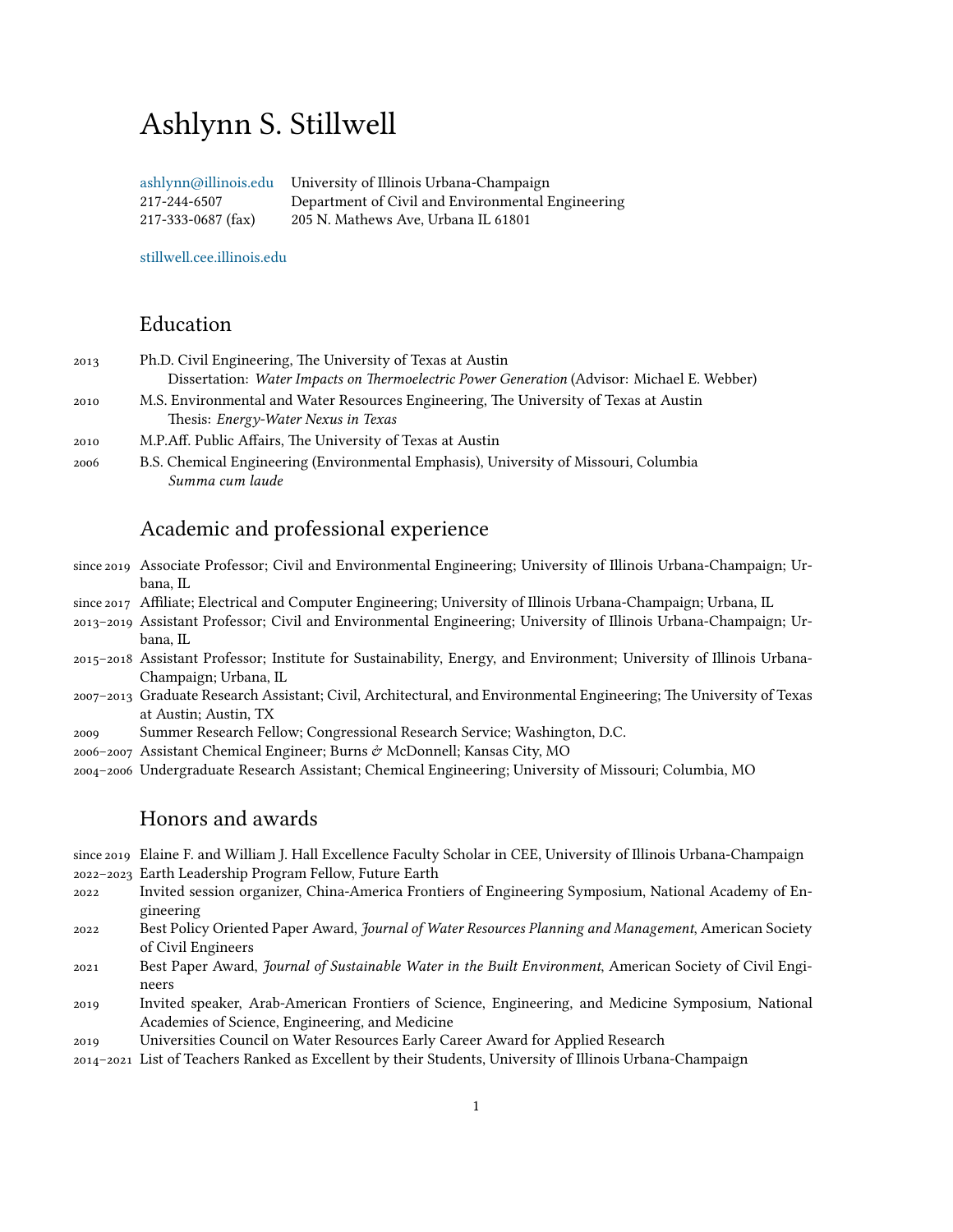- Association of Environmental Engineering and Science Professors Award for Outstanding Teaching in Environmental Engineering and Science
- Invited participant, Japan-America Frontiers of Engineering Symposium, National Academy of Engineering
- Rose Award for Teaching Excellence, University of Illinois Urbana-Champaign
- Theta Chapter of Alpha Omega Epsilon Amy L. Devine Award (for contribution to the University of Illinois Urbana-Champaign, engineering students, and the engineering profession)
- 2017-2019 Sinai and Synapses Fellowship
- *Environmental Science Technology* Excellence in Review Award
- Girl Scouts of Central Illinois Woman of Distinction Award for STEM
- CEE Excellence Award on Undergraduate Advising and Mentoring, University of Illinois Urbana-Champaign
- American Water Works Association Academic Achievement Award, Second Place Master's Thesis
- National Science Foundation Graduate Research Fellowship
- 2006 Mizzou '39 (group of 39 outstanding seniors from the University of Missouri)

# Professional certifications

 $2006$  Engineer Intern – Engineer in Training (EIT), effective July  $28$ ,  $2006$ 

# Research funding

(TOTAL FUNDING: \$5,012,401; TOTAL STILLWELL PORTION: \$1,455,329)

- *Assessing the Feasibility of Non-Potable Water Reuse in Illinois*. Illinois Water Resources Center Role: Principal Investigator; Total funding: \$30,000 Co-PI: Allisa Hastie (M.S. student), Department of Civil and Environmental Engineering; University of Illinois Urbana-Champaign
- *RURAL: Resilient Urban-Rural Analysis for Livability*. University of Illinois Urbana-Champaign, Institute for Sustainability, Energy, and Environment Role: Co-Principal Investigator; Total funding: \$30,000 PI: Amy Ando, Department of Agricultural and Consumer Economics; University of Illinois Urbana-Champaign
- *EFRI DCheM: Renewable Energy Driven Electrocatalytic Co-Conversion of CO*<sup>2</sup> *and Regional Feedstocks to Chemicals and Fuels*. National Science Foundation Role: Co-Principal Investigator; Total funding: \$1,999,090 (Stillwell portion: \$325,410) PI: David Flaherty, Department of Chemical and Biomolecular Engineering; University of Illinois Urbana-Champaign
- *CIRCLE: Center for Infrastructure Resilience in Cities as Livable Environments*. UIUC-ZJUI Joint Research Center Role: Co-Principal Investigator; Total funding: \$1,500,000 (Stillwell portion: \$239,470) PI: Billie F. Spencer, Jr., Department of Civil and Environmental Engineering; University of Illinois Urbana-Champaign
- *Modeling the Effects of Green Stormwater Infrastructure Implementation on Urban Hydrology and Urban Heat Islands in Illinois*. Illinois Water Resources Center Role: Co-Principal Investigator; Total funding:  $$30,000$  (Stillwell portion:  $$16,925$ )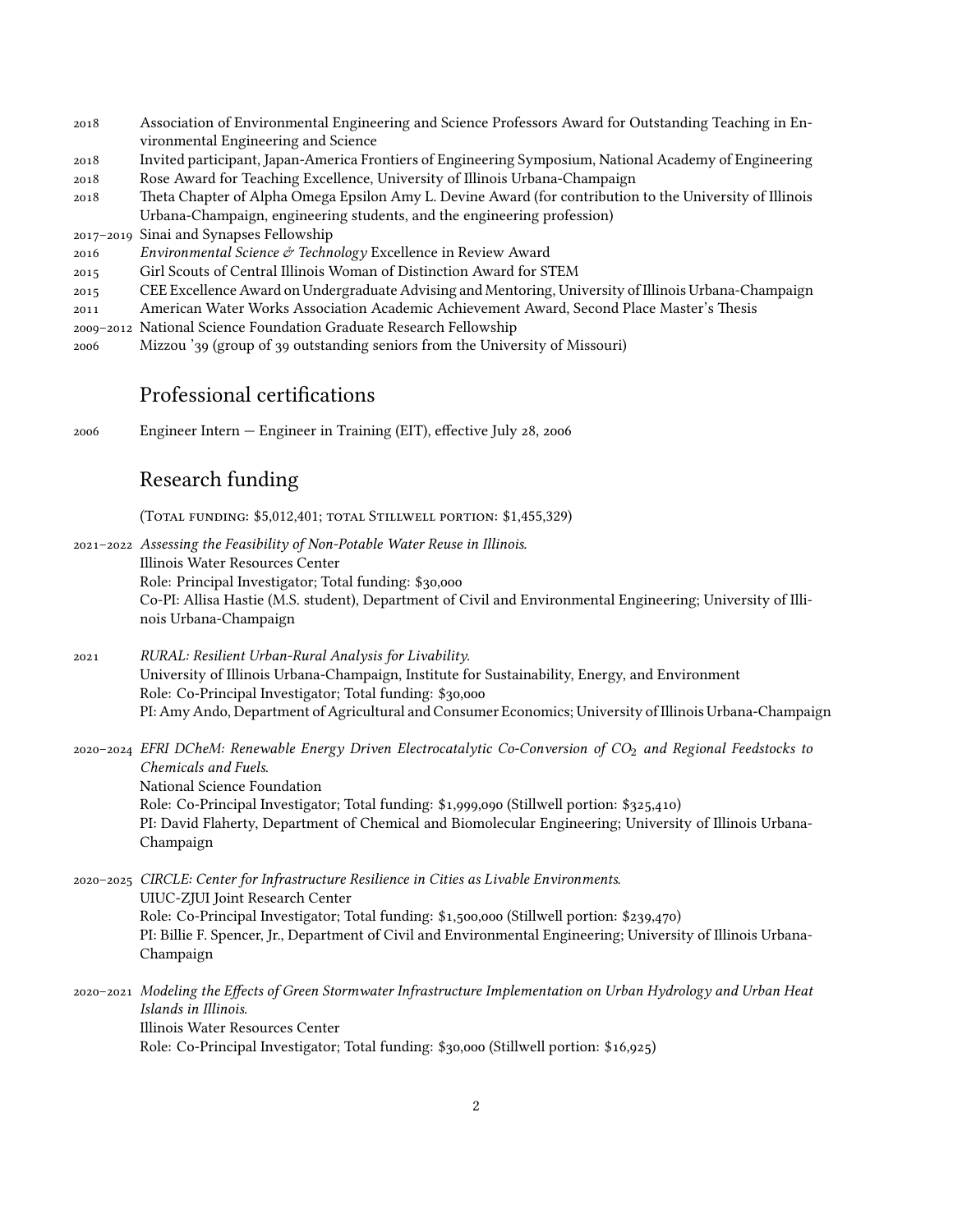PI: Lei Zhao, Department of Civil and Environmental Engineering; University of Illinois Urbana-Champaign

- *Exposure of Urban Food-Energy-Water (FEW) Systems to Water Scarcity*. Zhejiang University-University of Illinois at Urbana-Champaign Institute Role: Co-Principal Investigator; Total funding: \$74,958 (Stillwell portion: \$22,458) PI: Megan Konar, Department of Civil and Environmental Engineering; University of Illinois Urbana-Champaign
- *Conference: Challenges to and Opportunities for Resilience in Rapidly Developing Urban Corridors*. National Science Foundation Role: Co-Principal Investigator; Total funding: \$49,925 (Stillwell portion: \$1,500) PI: Jay Banner, Department of Geological Sciences; The University of Texas at Austin
- *Estimating Residential Hot Water Use from Smart Electricity Data*. Illinois Water Resources Center Role: Principal Investigator; Total funding: \$30,000 Co-PI: Joseph Bongungu (M.S. student), Department of Civil and Environmental Engineering; University of Illinois Urbana-Champaign
- *CAREER: Water and Energy Sustainability in the Built Environment: Systems Science for the Blue City*. National Science Foundation Role: Principal Investigator; Total funding: \$508,546
- *Hydrogeologic Soil Research for Green Stormwater Infrastructure Planning and Design: New Methods for Adapting Coastal Communities*. Illinois-Indiana Sea Grant Role: Co-Principal Investigator; Total funding: \$265,717 (Stillwell portion: \$58,307) PI: Mary Pat McGuire, Department of Landscape Architecture; University of Illinois Urbana-Champaign
- *Exploratory Analysis of Household Energy Use with Big Data*. University of Illinois Urbana-Champaign, Center for Applied Collaboration on Human Environments Role: Principal Investigator; Total funding: \$23,593 Co-PI: Paul Francisco, Applied Research Institute; University of Illinois Urbana-Champaign
- *Modeling the Integration of Green Infrastructure into Urban Landscapes Using a Reliability-Based Framework*. Illinois Water Resources Center Role: Principal Investigator; Total funding: \$30,000 Co-PI: Reshmina William (Ph.D. student), Department of Civil and Environmental Engineering; University of Illinois Urbana-Champaign
- *Interdependent Critical Infrastructure Systems for Synergized Utilization of Multiple Energy Sources Toward Sustainable Vehicular Transportation*. University of Illinois Urbana-Champaign, Institute for Sustainability, Energy, and Environment Role: Co-Principal Investigator; Total funding: \$350,000 (Stillwell portion: \$78,548) PI: Thomas Overbye, Department of Electrical and Computer Engineering; University of Illinois Urbana-Champaign
- *Characterizing the Performance and Cost-Effectiveness of Energy and Water Efficiency Measures in Buildings*. Siebel Energy Institute Role: Principal Investigator; Total funding: \$25,000 Co-PI: Philip Krein, Department of Electrical and Computer Engineering; University of Illinois Urbana-Champaign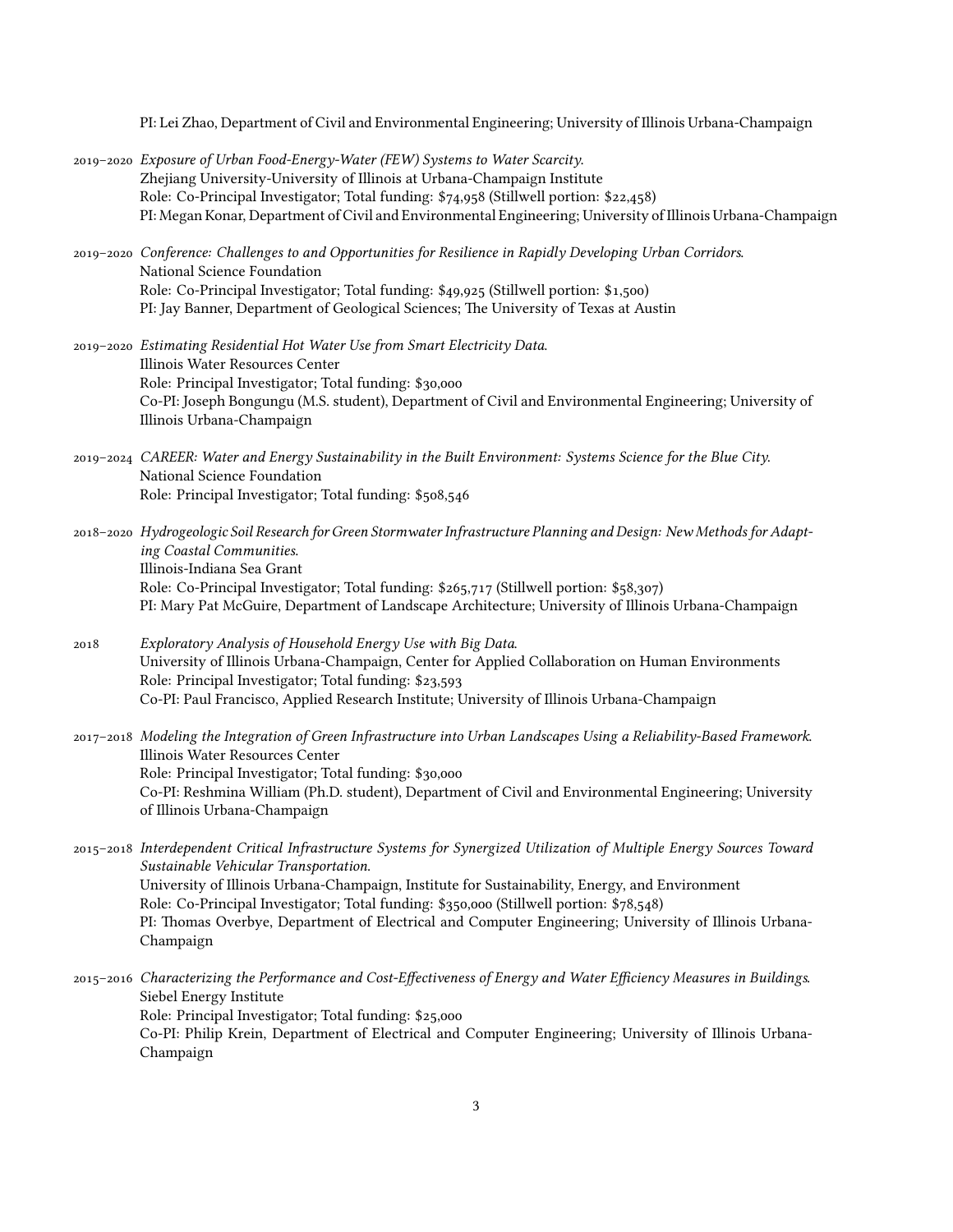- *Modeling and Prediction of Watershed-Scale Dynamics of Consumptive Water Reuse for Power Plant Cooling*. Illinois Water Resources Center Role: Principal Investigator; Total funding: \$30,000 Co-PI: Zachary Barker (M.S. student), Department of Civil and Environmental Engineering; University of Illinois Urbana-Champaign
- *Estimating Current and Future Impacts of Power Plants on Water antity and ality in Large River Systems*. National Great Rivers Research  $\mathcal O$  Education Center Role: Principal Investigator; Total funding: \$35,572 Co-PI: Zhenxing Zhang, Illinois State Water Survey; University of Illinois Urbana-Champaign

# Peer-reviewed journal publications

(PUBLICATIONS WITH ADVISED STUDENTS/POST-DOCS<sup>\*</sup> AS NOTED; CORRESPONDING AUTHOR<sup>†</sup> AS NOTED)

- 61. Zahra Heydari\*, Andrea Cominola, and **Ashlynn S. Stillwell**<sup>†</sup>. (2022) "Is smart water meter temporal resolution a limiting factor to residential water end-use classification? A quantitative experimental analysis." *Environmental Research: Infrastructure and Sustainability*, under review.
- 60. Christopher M. Chini<sup>†</sup>, Jenni Nugent\*, A**shlynn S. Stillwell**, and Rebecca A. M. Peer. (2022) "A Critical Review on the Accounting of Energy in Virtual Water Trade." *Water Resources Research*, submitted.
- 59. Junren Wang, Megan Konar, Carole Dalin, Yu Liu, Ashlynn S. Stillwell, Ming Xu, and Tingzhu Zhu. (2022) "Economic and virtual water multilayer networks in China." *Environmental Science Technology*, under review.
- 58. Joseph L. Bongungu\*, Paul W. Francisco, Stacy L. Gloss, and **Ashlynn S. Stillwell**<sup>†</sup>. (2022) "Estimating residential hot water consumption from smart electricity meter data." *Environmental Research: Infrastructure and Sustainability*, in revision.
- 57. Jenni Nugent\*†, Scott M. Lux, Christopher Martin, and **Ashlynn S. Stillwell**. (2022) "A water and greenhouse gas inventory for hygroscopic building-scale cooling tower operations." *Building and Environment*, 218(1), 109086. doi:10.1016/j.buildenv.2022.109086
- . Jacob Kravits*†* , Joseph R. Kasprzyk, Kyri Baker, and **Ashlynn S. Stillwell**. () "Incorporating Thermoelectric Power Plant Water Use into Multi-Objective Optimal Power Flow." *Environmental Research: Infras* $tructure$  and Sustainability,  $2(1)$ ,  $015005$ . doi:10.1088/2634-4505/ac4d18
- 55. Allisa G. Hastie\*, Christopher M. Chini\*, and **Ashlynn S. Stillwell**<sup>†</sup>. (2022) "A Mass Balance Approach to Urban Water Analysis Using Multi-resolution Data." *Journal of Industrial Ecology*, 26(1), 213-224. doi:10.1111/jiec.12995
- 54. Gabrielle M. Bethke\*, Reshmina William\*, and **Ashlynn S. Stillwell**<sup>†</sup>. (2022) "Rain Garden Performance as a Function of Native Soil Parameters." *Journal of Sustainable Water in the Built Environment*, 8(1), 04021021. doi:10.1061/JSWBAY.0000967
- . Mary Pat McGuire*†* , Andrew C. Phillips, David A. Grimley, **Ashlynn S. Stillwell**, Jinyu Shen, Reshmina William<sup>\*</sup>, and Margaret Schneemann. (2021) "Retrofitting urban land through integrative, subsoils-based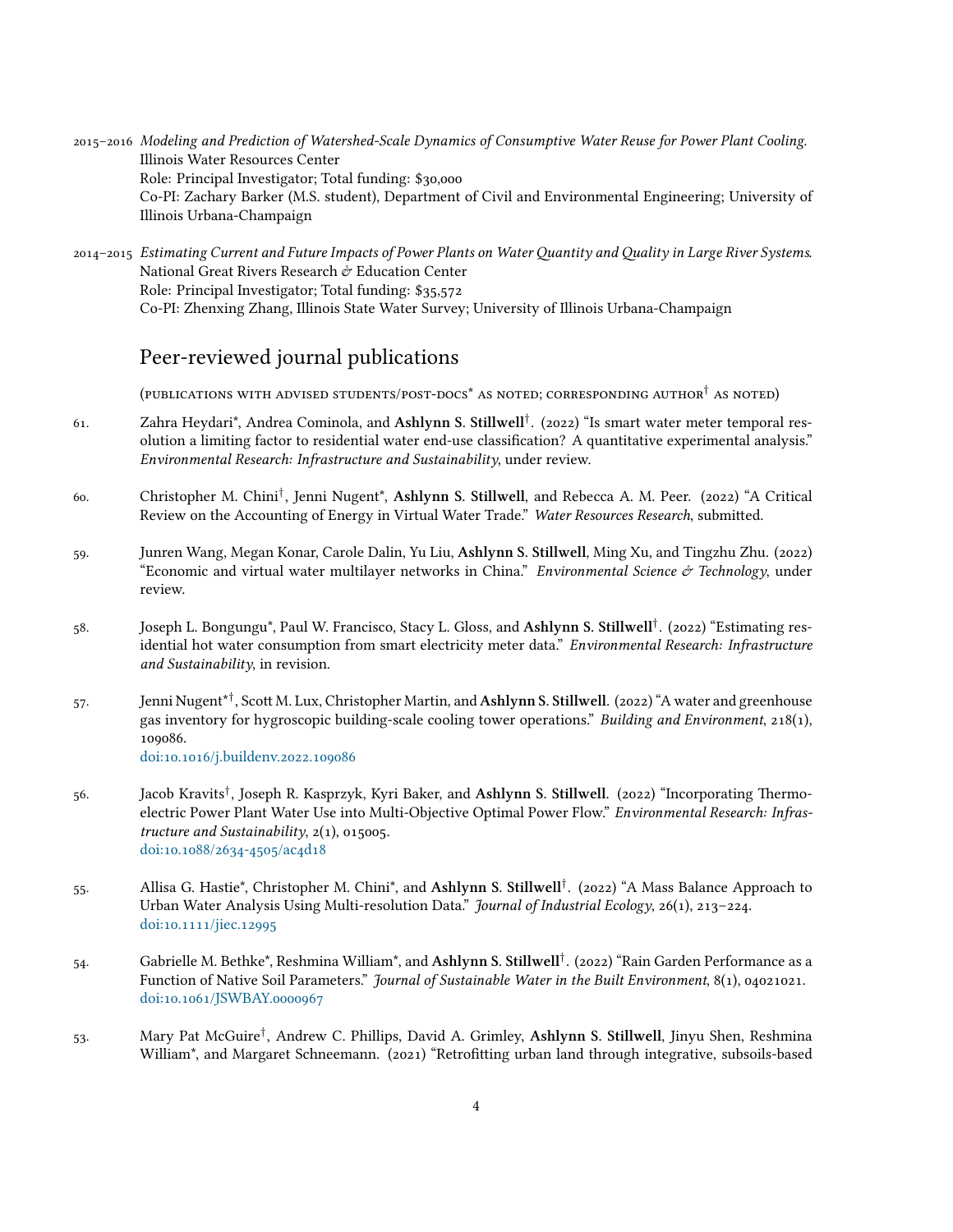planning of green stormwater infrastructure: A research framework." *Environmental Research: Infrastruc* $ture$  and Sustainability,  $1(3)$ ,  $035003$ . doi:10.1088/2634-4505/ac27bd

- 52. Reshmina William\*, Paolo Gardoni, and **Ashlynn S. Stillwell**<sup>†</sup>. (2021) "Predicting green infrastructure performance under antecedent moisture conditions using stochastic life-cycle analysis." *Sustainable and Re* $silient Infrastructure, 6(3-4), 143-155.$ doi:10.1080/23789689.2019.1660549
- 51. Trevor L. Auth\*, Grace E. Wackerman\*, Marcelo H. Garcia, and **Ashlynn S. Stillwell**<sup>†</sup>. (2021) "Low-Head Hydropower as a Reserve Power Source: A Case Study of Northeastern Illinois." *Renewable Energy*, 175(1), 980-989. doi:10.1016/j.renene.2021.04.099
- 50. Gabrielle M. Bethke\*, Abigail R. Cohen\*, and **Ashlynn S. Stillwell**<sup>†</sup>. (2021) "Disaggregating Residential Sector High-Resolution Smart Water Meter Data into Appliance End-Uses with Unsupervised Machine Learning." *Environmental Science: Water Research & Technology*, 7(3), 487-503. doi:10.1039/DoEW00724B
- 49. Lauren H. Logan<sup>†</sup>\*, Rohini S. Gupta\*, Amy Ando, Cory Suski, and **Ashlynn S. Stillwell**. (2021) "Quantifying Tradeoffs between Electricity Generation and Fish Populations via Population Habitat Duration Curves." *Ecological Modelling*, 440(1), 109373. doi:10.1016/j.ecolmodel.2020.109373
- . Brendan Purcell, Zachary A. Barkjohn\*, Joseph R. Kasprzyk*†* , and **Ashlynn S. Stillwell**. () "Linking Reclaimed Water Consumption with Quantitative Downstream Flow Impacts." *Journal of Water Resources* Planning and Management, 147(5), 04021021. 2022 Best Policy Oriented Paper Award doi:10.1061/(ASCE)WR.1943-5452.0001335
- 47. Christopher M. Chini<sup>†</sup>, Lauren E. Excell\*, and Ashlynn S. Stillwell. (2021) "A review of energy-for-water data in energy-water nexus publications." *Environmental Research Letters*, 15(12), 123011. doi:10.1088/1748-9326/abcc2a
- 46. Christopher M. Chini<sup>†</sup>, Lauren H. Logan, and **Ashlynn S. Stillwell**. (2020) "Grey Water Footprints of U.S. Thermoelectric Power Plants from 2010-2016." *Advances in Water Resources*, 154(1), 103733. doi:10.1016/j.advwatres.2020.103733
- . Mario Roidt, Christopher M. Chini, **Ashlynn S. Stillwell**, and Andrea Cominola*†* . () "Unlocking the impacts of COVID-19 Lockdowns: Changes in Electricity Water Footprint and Virtual Water Trade in Europe." *Environmental Science & Technology Letters, 7(9), 683-689.* doi:10.1021/acs.estlett.ocoo381
- 44. Christopher M. Chini<sup>\*†</sup> and **Ashlynn S. Stillwell**. (2020) "One model does not fit all: Bottom-up indicators of residential water use provide limited explanation of urban water fluxes." *Journal of Sustainable Water in the Built Environment*,  $6(3)$ , 04020011. Featured as Editor's Choice doi:10.1061/JSWBAY.0000916
- 43. Reshmina William\*, A. Bryan Endres<sup>†</sup>, and **Ashlynn S. Stillwell**. (2020) "Integrating Green Infrastructure into Stormwater Policy: Reliability, Watershed Management, and Environmental Psychology as Holistic Tools for Success." *Journal of Environmental Law and Policy*, 38(1), 37–59.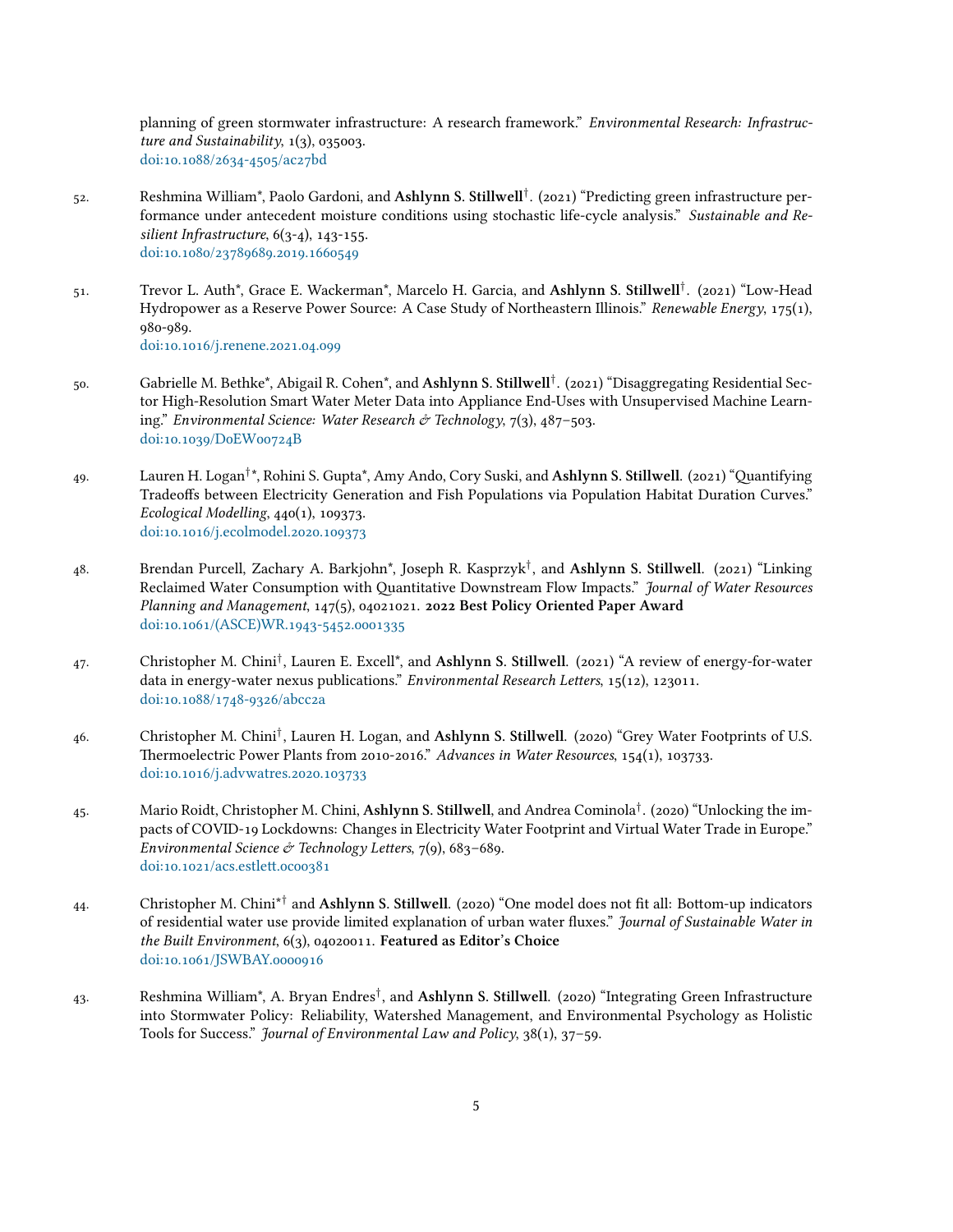[Available online](https://escholarship.org/uc/item/074396qn)

- . Christopher M. Chini\* and **Ashlynn S. Stillwell***†* . () "The changing virtual water trade network of the European electric grid." *Applied Energy*, 260(1), 114151. doi:10.1016/j.apenergy.2019.114151
- . Christopher M. Chini\* and **Ashlynn S. Stillwell***†* . () "Envisioning Blue Cities: Urban Water Governance and Water Footprinting." *Journal of Water Resources Planning and Management*, 146(3), 04020001. doi:10.1061/(ASCE)WR.1943-5452.0001171
- . Lucas A. Djehdian\*, Christopher M. Chini\*, Landon Marston, Megan Konar, and **Ashlynn S. Stillwell***†* . () "Exposure of Urban Food-Energy-Water (FEW) Systems to Water Scarcity." *Sustainable Cities and*  $Society, 50(1), 101621.$ doi:10.1016/j.scs.2019.101621
- . Christopher M. Chini\* and **Ashlynn S. Stillwell***†* . () "The Metabolism of U.S. Cities .." *Journal of Industrial Ecology*,  $23(6)$ ,  $1353-1362$ . doi:10.1111/jiec.12923
- . William N. Lubega\* and **Ashlynn S. Stillwell***†* . () "Analyzing the Economic Value of Thermal Power Plant Cooling Water Consumption." *Water Resources and Economics*, 27(1), 100137. doi:10.1016/j.wre.2019.01.003
- 37. Reshmina William\*, Paolo Gardoni, and **Ashlynn S. Stillwell**<sup>†</sup>. (2019) "Reliability-Based Approach to Investigating Long-Term Clogging in Green Stormwater Infrastructure." *Journal of Sustainable Water in the Built Environment*,  $5(1)$ , 04018015. 2021 Best Paper Award doi:10.1061/JSWBAY.0000875
- . Christopher M. Chini\*, Lucas A. Djehdian\*, William Naggaga Lubega\*, and **Ashlynn S. Stillwell***†* . () "Virtual Water Transfers of the U.S. Electric Grid." *Nature Energy*,  $3(12)$ ,  $1115-1123$ . doi:10.1038/s41560-018-0266-1
- 35. Patricia A. Malinowski<sup>†</sup>, Jy S. Wu, Srinivas Pulugurtha, and **Ashlynn S. Stillwell**. (2018) "Green Infrastructure Retrofits and Impervious Area Reduction: Potential Improvements to Urban Stream Quality and Contribution by Property Type." *Journal of Sustainable Water in the Built Environment*,  $\mathcal{A}(4)$ , 04018012. Fea**tured as Editor's Choice** doi:10.1061/JSWBAY.0000866
- . Lauren H. Logan\* and **Ashlynn S. Stillwell***†* . () "Water Temperature Duration Curves for Thermoelectric Power Plant Mixing Zone Analysis." *Journal of Water Resources Planning and Management*, 144(9), 04018058. doi:10.1061/(ASCE)WR.1943-5452.0000980
- . James F. Canning\* and **Ashlynn S. Stillwell***†* . () "Nutrient Reduction in Agricultural Green Infrastructure: An Analysis of the Raccoon River Watershed." *Water*, Special Issue on Energy and Water Sustainability: Energy Supplies in Water Exploration, Production and Delivery, 10(6), 749. Featured on journal issue cover doi:10.3390/w10060749
- 32. Christopher M. Chini<sup>\*</sup> and Ashlynn S. Stillwell<sup>†</sup>. (2018) "The State of U.S. Urban Water: Data and the Energy-Water Nexus." *Water Resources Research*, 54(3), 1796-1811. Among top 10% most downloaded **papers**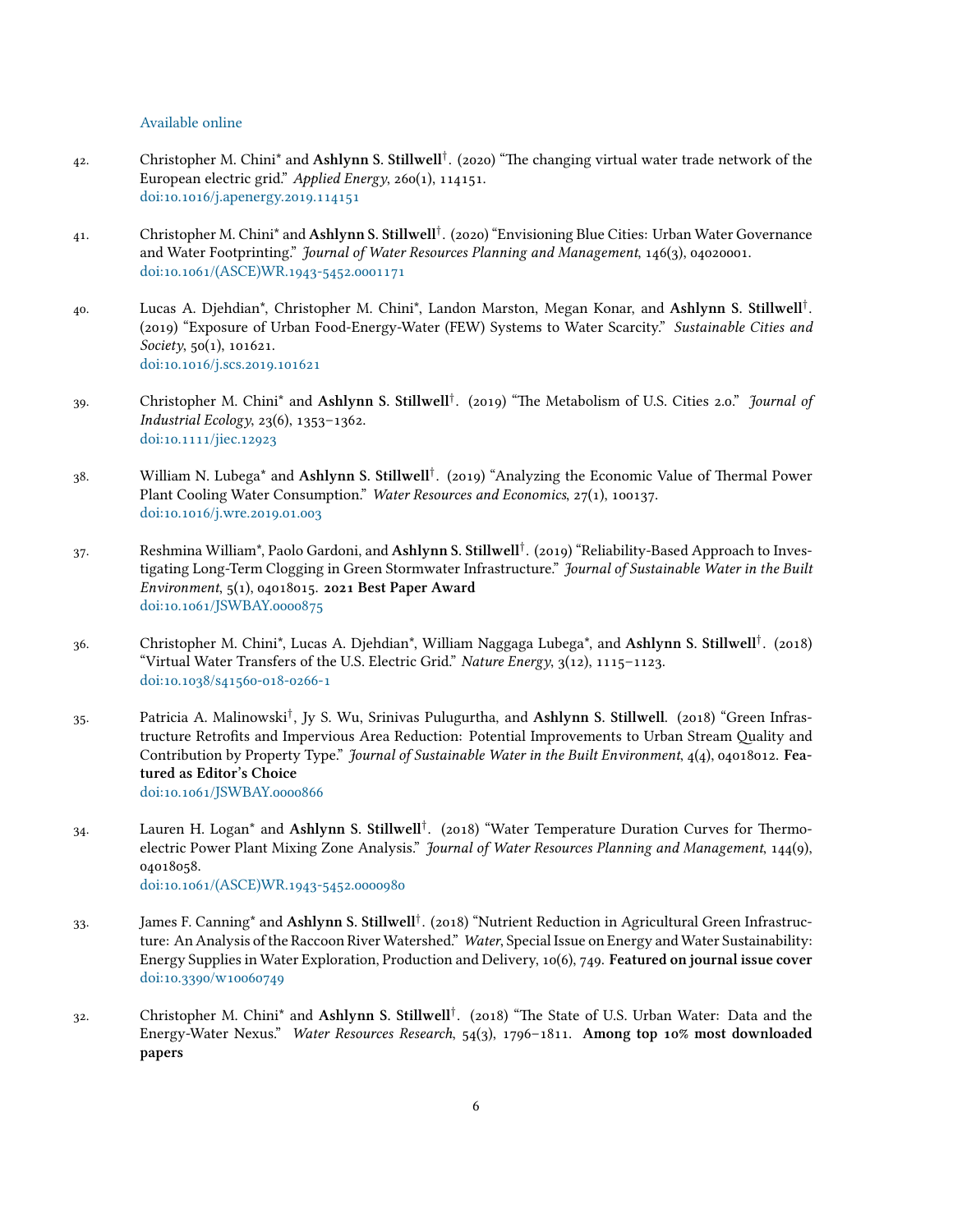doi:10.1002/2017WR022265

- . William Naggaga Lubega\* and **Ashlynn S. Stillwell***†* . () "Maintaining Electric Grid Reliability under Hydrologic Drought and Heat Wave Conditions." *Applied Energy*, Special Issue on "Energy-Water-Food Nexus,"  $210(1)$ ,  $538-549$ . doi:10.1016/j.apenergy.2017.06.091
- 30. Lauren H. Logan\* and **Ashlynn S. Stillwell**<sup>†</sup>. (2018) "Probabilistic assessment of aquatic species risk from thermoelectric power plant effluent: Incorporating biology into the energy-water nexus." *Applied Energy*, Special Issue on "Energy-Water-Food Nexus,"  $210(1)$ ,  $434-450$ . doi:10.1016/j.apenergy.2017.09.027
- 29. Reshmina William\*, Jugal Garg, and **Ashlynn S. Stillwell**<sup>†</sup>. (2017) "A game theory analysis of green infrastructure stormwater management policies." *Water Resources Research*, Special Issue on "Socio-hydrology: Spatial and Temporal Dynamics of Coupled Human-Water Systems," 53(9), 8003-8019. Featured in [Editor's](http://agupubs.onlinelibrary.wiley.com/hub/article/10.1002/2017WR021024/editor-highlight/) **[Highlight](http://agupubs.onlinelibrary.wiley.com/hub/article/10.1002/2017WR021024/editor-highlight/)**

doi:10.1002/2017WR021024

- . **Ashlynn S. Stillwell***†* , Ahmed M. Mroue, Joshua D. Rhodes, Margaret A. Cook, Joshua B. Sperling, Tyler Hussey, David Burnett, and Michael E. Webber. (2017) "Water for Energy: Systems Integration and Analysis to Address Resource Challenges." *Current Sustainable/Renewable Energy Reports*, 4(3), 90-98. doi:10.1007/s40518-017-0081-5
- . Reshmina William\* and **Ashlynn S. Stillwell***†* . () "Use of fragility curves to evaluate the performance of green roofs." *Journal of Sustainable Water in the Built Environment*,  $3(4)$ , 04017010. doi:10.1061/JSWBAY.0000831
- . Christopher M. Chini\*, James F. Canning\*, Kelsey L. Schreiber\*, Joshua M. Peschel*†* , and**Ashlynn S. Stillwell**. (2017) "The Green Experiment: Cities, Green Stormwater Infrastructure, and Sustainability." Sustainability, Special Issue on Urban Sustainability and Planning Support Systems. 9(1), 105. Featured on journal issue **cover**

doi:10.3390/su9010105

- . Christopher M. Chini\*, Megan Konar, and **Ashlynn S. Stillwell***†* . () "Direct and indirect urban water footprints of the United States." *Water Resources Research*, 53(1), 316-327. doi:10.1002/2016WR019473
- 24. **Ashlynn S. Stillwell**<sup>†</sup> and Michael E. Webber. (2016) "Predicting the Specific Energy Consumption of Reverse Osmosis Desalination." *Water*, 8(12), 601. doi:10.3390/w8120601.
- 23. Zachary A. Barker\*<sup>†</sup>, **Ashlynn S. Stillwell**, and Emily Z. Berglund. (2016) "Energy and water tradeoffs in the expansion of a dual water system." *Journal of Water Resources Planning and Management*. 142(12), 05016012. doi:10.1061/(ASCE)WR.1943-5452.0000714
- 22. Christopher M. Chini\*, Kelsey L. Schreiber\*, Zachary A. Barker\*, and **Ashlynn S. Stillwell**<sup>†</sup>. (2016) "Quantifying Energy and Water Savings in the U.S. Residential Sector." *Environmental Science & Technology*.  $50(17)$ ,  $9003 - 9012.$ doi:10.1021/acs.est.6b01559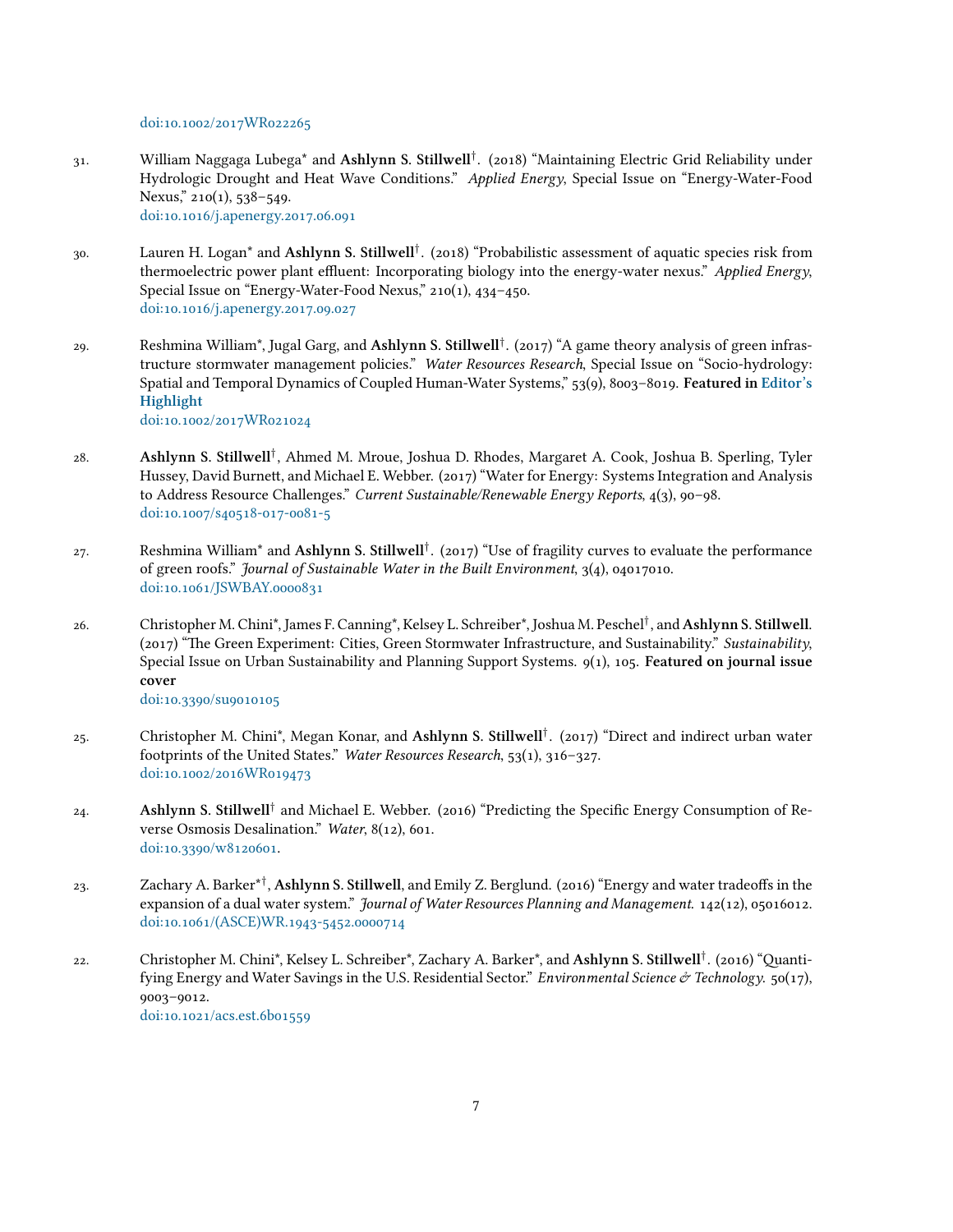- . Reshmina William\*, Allison Goodwell, Meredith Richardson, Phong V. V. Le, Praveen Kumar*†* , and **Ashlynn S. Stillwell.** (2016) "An environmental cost-benefit analysis of alternative green roofing strategies." *Ecological Engineering.*  $95(1)$ ,  $1-9$ . doi:10.1016/j.ecoleng.2016.06.091
- 20. Zachary A. Barker<sup>\*</sup> and **Ashlynn S. Stillwell**<sup>†</sup>. (2016) "Implications of transitioning from de facto to engineered water reuse for power plant cooling." *Environmental Science & Technology*.  $50(10)$ ,  $5379-5388$ . **Mentioned in** *[Science](http://science.sciencemag.org/content/352/6287/784.1)* doi:10.1021/acs.est.5b05753
- 19. Tyler A. DeNooyer\*, Joshua M. Peschel, Zhenxing Zhang, and **Ashlynn S. Stillwell**<sup>†</sup>. (2016) "Integrating water resources and power generation: the energy-water nexus in Illinois." *Applied Energy*.  $162(1)$ ,  $363-$ 371. doi:10.1016/j.apenergy.2015.10.071

- 18. Patricia A. Malinowski<sup>†</sup>, **Ashlynn S. Stillwell**, Jy S. Wu, and Peter M. Schwarz. (2015) "Energy-Water Nexus: Potential Energy Savings and Implications for Sustainable Integrated Water Management in Urban Areas from Rainwater Harvesting and Gray-Water Reuse." *Journal of Water Resources Planning and Management*. Special Issue on Sustainability,  $141(12)$ , A $4015003$ . doi:10.1061/(ASCE)WR.1943-5452.0000528
- 17. **Ashlynn S. Stillwell<sup>†</sup>.** (2015) "Sustainability of Public Policy: Example from the Energy-Water Nexus." *Journal of Water Resources Planning and Management*. Special Issue on Sustainability, 141(12), A4015001. doi:10.1061/(ASCE)WR.1943-5452.0000522
- 16. **Ashlynn S. Stillwell**<sup>†</sup> and Michael E. Webber. (2014) "Geographic, technologic, and economic analysis of using reclaimed water for thermoelectric power plant cooling." *Environmental Science & Technology.* 48(8), 4588-4595. doi:10.1021/es405820j
- 15. Emily A. Grubert<sup>†</sup>, **Ashlynn S. Stillwell**, and Michael E. Webber. (2014) "Where Does Solar-Aided Seawater Desalination Make Sense? A Method for Identifying Sustainable Sites." *Desalination.* 339(1), 10–17. doi:10.1016/j.desal.2014.02.004
- 14. Mary E. Clayton, Ashlynn S. Stillwell, and Michael E. Webber<sup>†</sup>. (2014) "Implementation of brackish groundwater desalination using wind-generated electricity: A case study of the energy-water nexus in Texas." *Sustainability.*  $6(2)$ ,  $758 - 778$ . doi:10.3390/su6020758
- 13. Kelly T. Sanders, Carey W. King, Ashlynn S. Stillwell, and Michael E. Webber<sup>†</sup>. (2013) "Clean Energy and Water: Assessment of Mexico for Improved Water Services and Renewable Energy." *Environment,*  $Development$ , and Sustainability.  $15(5)$ ,  $1303-1321$ . doi:10.1007/s10668-013-9441-5
- 12. **Ashlynn S. Stillwell** and Michael E. Webber<sup>†</sup>. (2013) "Evaluation of power generation operations in response to changes in surface water reservoir storage." *Environmental Research Letters*.  $8(2)$ ,  $1-15$ . doi:10.1088/1748-9326/8/2/025014
- 11. Carey W. King<sup>†</sup>, Ashlynn S. Stillwell, Kelly M. Twomey, and Michael E. Webber<sup>†</sup>. (2013) "Coherence Between Water and Energy Policies." *Natural Resources Journal.* 53(1), 117-215.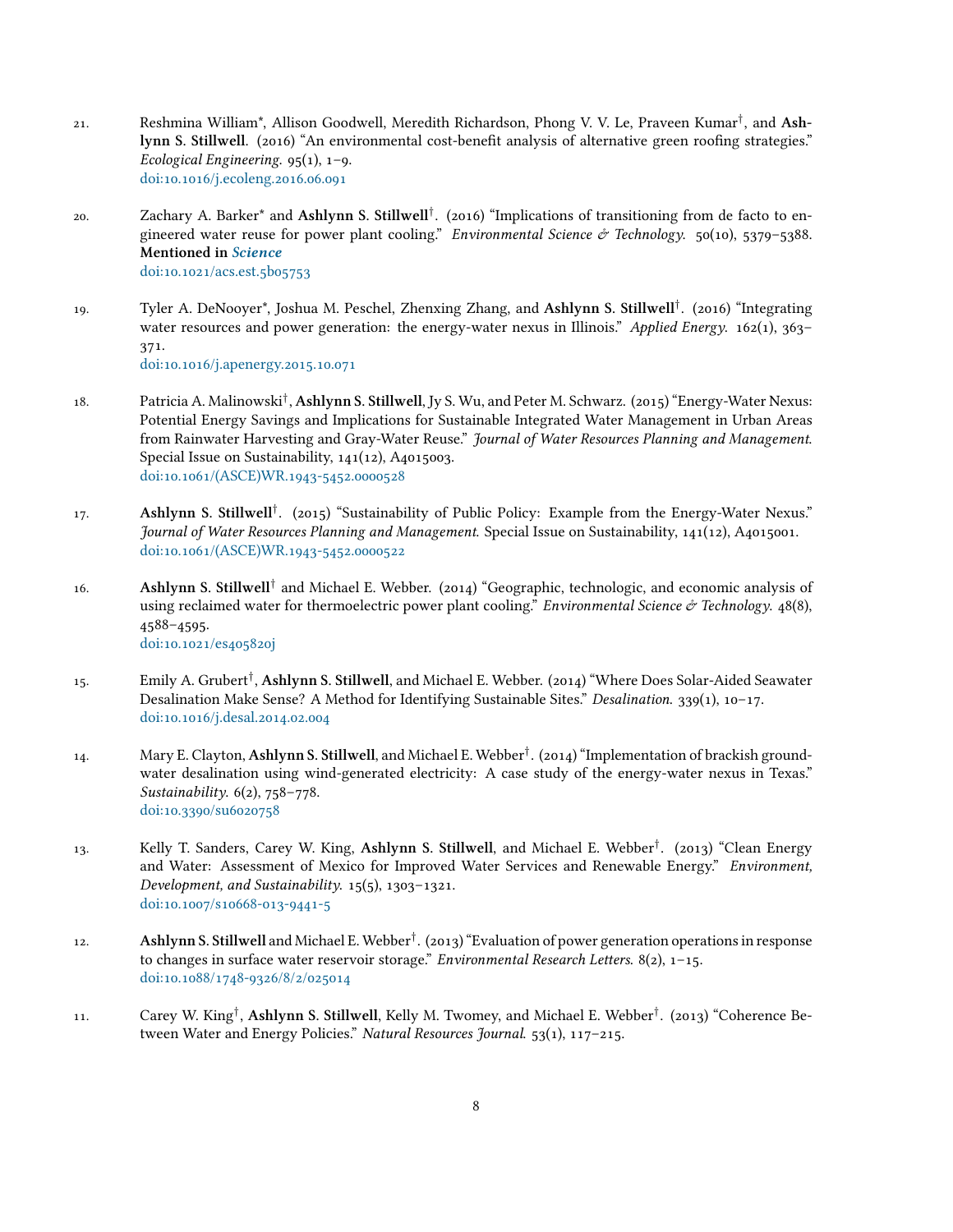[Available online](https://heinonline.org/HOL/Page?handle=hein.journals/narj53&div=7&g_sent=1&casa_token=&collection=journals)

- 10. **Ashlynn S. Stillwell**<sup>†</sup> and Michael E. Webber. (2013) "A Novel Methodology for Evaluating Economic Feasibility of Low-Water Cooling Technology Retrofits at Power Plants." *Water Policy.* 15(2), 292-308. doi:10.2166/wp.2012.018
- . Colin M. Beal*†* , **Ashlynn S. Stillwell**, Carey W. King, Stuart M. Cohen, Halil Berberoglu, Rajendra P. Bhattarai, Rhykka Connelly, Michael E. Webber, and Robert E. Hebner. (2012) "Energy Return on Investment for Algal Biofuels Production Coupled with Wastewater Treatment." Water Environment Research. 84(9),  $692 - 710.$

doi:10.2175/106143012X13378023685718

- . **Ashlynn S. Stillwell***†* , Kelly M. Twomey, Rusty Osborne, David M. Greene, Dan W. Pedersen, and Michael E. Webber. (2011) "An Integrated Energy, Carbon, Water, and Economic Analysis of Reclaimed Water Use in Urban Settings: A Case Study of Austin, Texas." *Journal of Water Reuse and Desalination*. 1(4), 208-223. doi:10.2166/wrd.2011.058
- . Nawaf S. Alhajeri, Pearl Donohoo, **Ashlynn S. Stillwell**, Carey W. King, Mort D. Webster, Michael E. Webber<sup>†</sup>, and David T. Allen. (2011) "Using market-based dispatching with environmental price signals to reduce emissions and water use at power plants in the Texas grid." *Environmental Research Letters*.  $6(4)$ ,  $1 - Q$ .

doi:10.1088/1748-9326/6/4/044018

- . **Ashlynn S. Stillwell**, Mary E. Clayton, and Michael E. Webber*†* . () "Technical analysis of a river basinbased model of advanced power plant cooling technologies for mitigating water management challenges." *Environmental Research Letters.*  $6(3)$ ,  $1-11$ . **Featured in journal's "Highlights of 2011"** doi:10.1088/1748-9326/6/3/034015
- 5. **Ashlynn S. Stillwell**, Carey W. King, Michael E. Webber<sup>†</sup>, Ian J. Duncan, and Amy Hardberger. (2011) "The Energy-Water Nexus in Texas." *Ecology and Society*. 16(1), 2. [Available online](https://www.ecologyandsociety.org/vol16/iss1/art2/)
- . **Ashlynn S. Stillwell***†* , Carey W. King, and Michael E. Webber. () "Desalination and Long-Haul Water Transfer as a Water Supply for Dallas, Texas: A Case Study of the Energy-Water Nexus in Texas." *Texas Water Journal.* 1(1), 33-41. doi:10.21423/twj.v1i1.1042
- . **Ashlynn S. Stillwell***†* , David C. Hoppock, and Michael E. Webber. () "Energy Recovery from Wastewater Treatment Plants in the United States: A Case Study of the Energy-Water Nexus." *Sustainability*. 2(4), 945– 962. doi:10.3390/su2040945

2. Kelly M. Twomey<sup>†</sup>, **Ashlynn S. Stillwell**, and Michael E. Webber. (2010) "The unintended energy impacts of increased nitrate contamination from biofuels production." *Journal of Environmental Monitoring.* 12(1),  $218 - 224.$ doi:10.1039/B913137J

. Carey W. King, **Ashlynn S. Holman**, and Michael E. Webber*†* . () "Thirst for energy." *Nature Geoscience*.  $1(5), 283 - 286.$ doi:10.1038/nge0195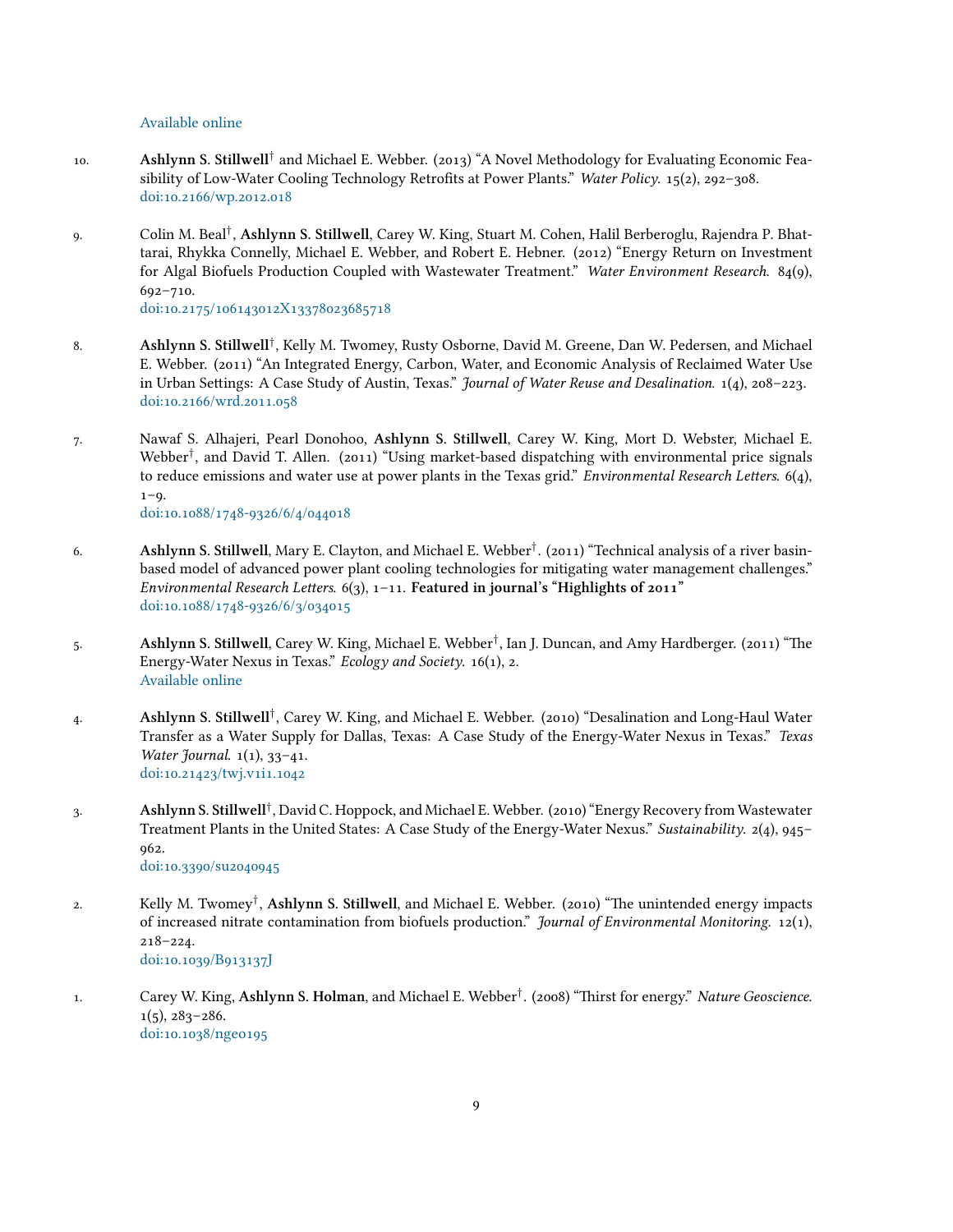# Editorials and commentary in peer-reviewed journals

(PUBLICATIONS WITH ADVISED STUDENTS/POST-DOCS<sup>\*</sup> AS NOTED; CORRESPONDING AUTHOR<sup>†</sup> AS NOTED)

- 8. **Ashlynn S. Stillwell**<sup>†</sup>. (2021) "Sustainability for Secular and Spiritual Groups: A Framework from University and Community Education." *Electronic Journal for Research in Science Mathematics Education*, Special Issue on Sinai and Synapses Fellowship: Elevating the Discourse Between Science and Religion,  $25(3)$ ,  $54-61$ . [https://ejrsme.icrsme.com/article/view/](https://ejrsme.icrsme.com/article/view/21652)
- . Amro M. Farid*†* , Muhannad Alshareef, Parupkar Singh Badhesha, Chiara Boccaletti, Nelio Alessandro Azevedo Cacho, Claire-Isabelle Carlier, Amy Corriveau, Inas Khayal, Barry Liner, Joberto S. B. Martins, Farokh Rahimi, Rosaldo Rossetti, Wester C. H. Schoonenberg, Ashlynn Stillwell, Yinhai Wang. (2021) "Smart city drivers and challenges in urban-mobility, health-care, and interdependent infrastructure systems." *IEEE Potentials*,  $40(1)$ ,  $11-16$ . doi:10.1109/MPOT.2020.3011399
- . Amro M. Farid*†* , Muhannad Alshareef, Parupkar Singh Badhesha, Chiara Boccaletti, Nelio Alessandro Azevedo Cacho, Claire-Isabelle Carlier, Amy Corriveau, Inas Khayal, Barry Liner, Joberto S. B. Martins, Farokh Rahimi, Rosaldo Rossetti, Wester C. H. Schoonenberg, Ashlynn Stillwell, Yinhai Wang. (2021) "Smart city drivers and challenges in energy and water systems." *IEEE Potentials*,  $40(1)$ ,  $6-10$ . doi:10.1109/MPOT.2020.3011378
- 5. **Ashlynn S. Stillwell**<sup>†</sup>. (2021) "What the Science and Engineering World Needs Now Is Twitter." *Journal of Sustainable Water in the Built Environment*,  $7(1)$ , 01820001. doi:10.1061/JSWBAY.0000927
- . **Ashlynn S. Stillwell***†* . () "Editorial Perspectives: bringing the energy-water nexus home to promote conservation and efficiency." *Environmental Science: Water Research & Technology*, 5(8), 1358-1359. doi:10.1039/c9ew90034a
- . Robert B. Sowby*†* , Steven J. Burian, Christopher M. Chini\*, and **Ashlynn S. Stillwell**. () "Data Challenges and Solutions in Energy-for-Water: Experience From Two Recent Studies." *Journal — American Water Works Association.* 111(2), 28-33. doi:10.1002/awwa.1233
- . Joseph R. Kasprzyk*†* , Rebecca M. Smith, **Ashlynn S. Stillwell**, Kaveh Madani, David Ford, Daene McKinney, and Soroosh Sorooshian. (2018) "Defining the Role of Water Resources Systems Analysis in a Changing Future." *Journal of Water Resources Planning and Management.* 144(12), 01818003. doi:10.1061/(ASCE)WR.1943-5452.0001010
- 1. Christopher M. Chini<sup>\*†</sup> and **Ashlynn S. Stillwell**. (2016) "Where Are All the Data? The Case for a Comprehensive Water and Wastewater Utility Database." *Journal of Water Resources Planning and Management*.  $143(3)$ , 01816005. doi:10.1061/(ASCE)WR.1943-5452-0000739

# Invited talks

. "The Water Sector's Role in Energy Sustainability." Invited Keynote at Illinois Wastewater Professionals Conference, Springfield, IL, USA, April 25, 2022.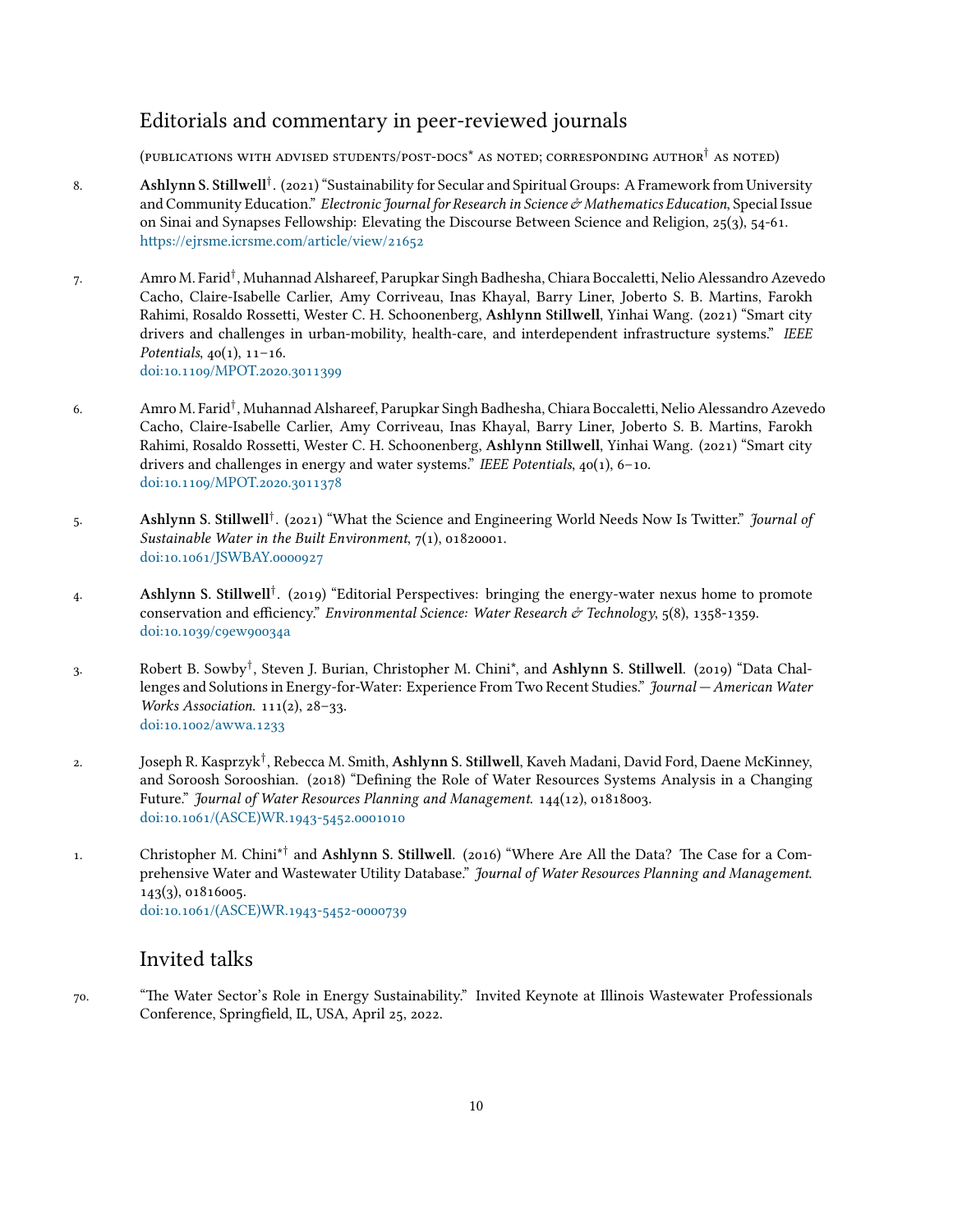- . "Water and Energy at the Residential Scale: Fine-Resolution Data Collection, Use, and Insights." U.S. Environmental Protection Agency / Environmental and Water Resources Institute Premise Plumbing Modeling webinar, virtual, April 25, 2022.
- . "Water-Energy Nexus at the Residential Scale: Meter-Level Opportunities and Challenges." NSF Hot Water Workshop, virtual, February 11, 2022.
- . "Learning from Smart Meter Data: Trends, Drivers, and End Uses of Electricity." Zhejiang University International Campus annual workshop, virtual, January 7, 2022.
- . "Food-Energy-Water in U.S. Cities: Leveraging Data for Sustainability." National Taiwan University Food-Energy-Water Workshop, virtual, December 6, 2021.
- . "Quantifying water and energy flows in the U.S. residential environment." Chinese Society for Industrial Ecology seminar, virtual, November 22, 2021.
- . "Putting the "me" in meter: Smart meter data and the residential energy-water nexus." Interdisciplinary Training, Education, and Research in Food-Energy-Water Systems (InTERFEWS) program seminar, Colorado State University, Fort Collins, CO, USA, November 17, 2021.
- . "A U.S. Perspective on Urban Metabolism: Moving Toward Smarter Cities." Technische Universität Berlin ide3a Smart Cities short course, virtual, November 12, 2021.
- 62. "Water We Doing at Home? Water and Energy in the Residential Environment." Energy, Environmental  $\dot{\sigma}$ Chemical Engineering Seminar, Washington University in St. Louis, St. Louis, MO, USA, October 8, 2021.
- . "Human Water Systems Across Scales: From the Household to the City." Invited presentation at International Symposium on Water Systems Operations, virtual, September 2, 2021.
- . "Smarter Cities and the Energy-Water Nexus." Current Third Coast Seminar Series, Chicago, IL, USA, July 28, 2021.
- . "At Home with the Water-Energy Nexus: Water and Energy in the Residential Environment." Engineering Systems and Environment Graduate Colloquium Distinguished Seminar, Engineering Systems and Environment, University of Virginia, Charlottesville, VA, USA, March 12, 2021.
- . "The Role of Metering in Smart Water" (in collaboration with Zachary Barkjohn, Xylem Inc.). Chicago Chapter EWRI Technical Workshop Series, Chicago, IL, USA, February 24, 2021.
- . "Water We Doing at Home? Water and Energy in the Residential Environment." Environmental and Water Resources Engineering Seminar, Civil and Environmental Engineering, University of Massachusetts Amherst, Amherst, MA, USA, February 19, 2021.
- . "Using Residential Water Data for Customized Efficiency and Conservation Recommendations." Invited presentation at American Institute of Chemical Engineers 3rd Annual Water Conference, virtual, December 2, 2020.
- . "Data-Driven Sustainable Cities: Energy and Water in the Urban Environment." Biomedical, Biological, and Chemical Engineering Department Seminar, University of Missouri, Columbia, MO, USA, December , 2020.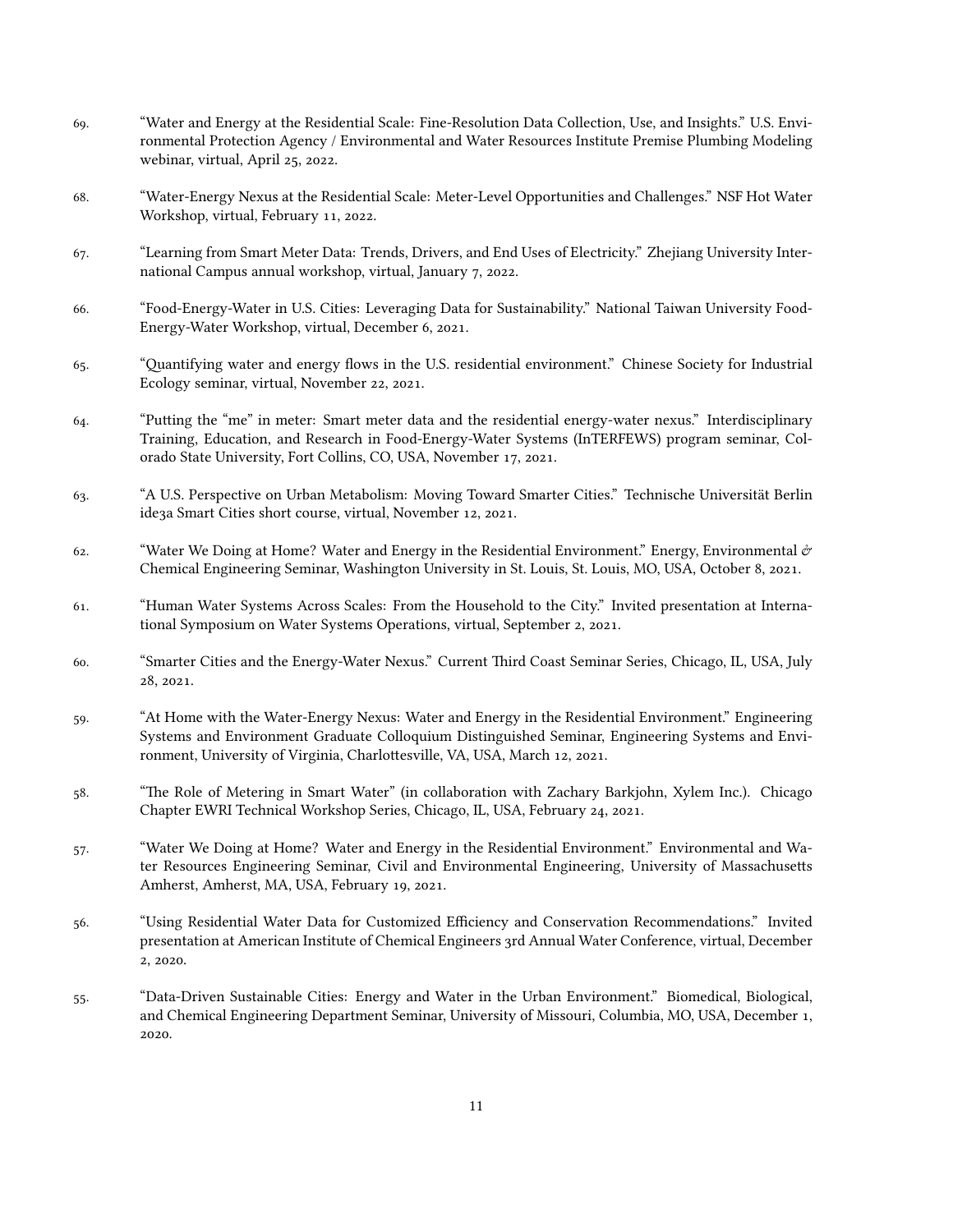- . "Context for Residential Water Use: Customizing Conservation and Efficiency Recommendations." Contextual Engineering Workshop, University of Illinois Urbana-Champaign, Urbana, IL, USA, July 29, 2020.
- . "Analyzing the Economic Value of Thermal Power Plant Cooling Water." nd Workshop on Water-Energy-Food Nexus, Public University of Navarre, Pamplona, Spain, June 3, 2020.
- . "Energy, Water, and "Smart" Cities: Learning from Data (or lack thereo)." Civil and Environmental Engineering Department Seminar, Carnegie Mellon University, Pittsburgh, PA, USA, April 24, 2020.
- . "Historic Data for an Uncertain Future: Sustainable Management of Water, Energy, and Food." Arab-American Frontiers of Science, Engineering, and Medicine Symposium, Cairo, Egypt, November 17, 2019.
- . "There's No Such Thing as Luck." Invited Keynote at U.S. Army Engineer Research and Development Center Women's Symposium, Construction Engineering Research Laboratory, Champaign, IL, USA, April 24, 2019.
- . "Defying Engineering Boundaries." Invited Keynote at Engineering Open House, University of Illinois Urbana-Champaign, Urbana, IL, USA, March 8, 2019.
- . "Water, Energy, and the Built Environment: Resource Links at the City and Household Scales." Civil and Environmental Engineering Seminar, University of Iowa, Iowa City, IA, USA, November 30, 2018.
- . "Greening the Urban Environment: Understanding Green Infrastructure Performance." Civil and Materials Engineering Department Seminar, University of Illinois at Chicago, Chicago, IL, USA, November 9, 2018.
- . "Energy/Water Conservation and Efficiency." University of Illinois Solar Decathlon Team, Urbana, IL, USA, October 11, 2018.
- . "U.S. Urban Water and its Role in Energy Sustainability." Institute for Sustainability, Energy, and Environment Congress *Sustainable Cities*, University of Illinois Urbana-Champaign, Urbana, IL, USA, October , 2018.
- . "Energy and Water Sustainability in Cities." National Socio-Environmental Synthesis Center, University of Maryland, Annapolis, MD, USA, March 6, 2018.
- . "Analyzing the Energy-Water Nexus in the Built Environment." Association of Environmental Engineering and Science Professors Workshop, Purdue University, West Lafayette, IN, USA, February 2, 2018.
- . "Sustainability in Research and Policy: or "A scientist goes to Washington" …" Keynote at Sustainability and Science Policy Workshop, University of Illinois Urbana-Champaign, Urbana, IL, USA, September 21, 2017.
- . "Water for Sustainable Development." Invited panel at World Environmental and Water Resources Congress, American Society of Civil Engineers, Environmental and Water Resources Institute, Sacramento, CA, USA, May 23, 2017.
- . "Framing the Food-Energy-Water Nexus." Infrastructure and Environmental Management Systems Program Seminar, University of North Carolina, Charlotte, Charlotte, NC, USA, March 23, 2017.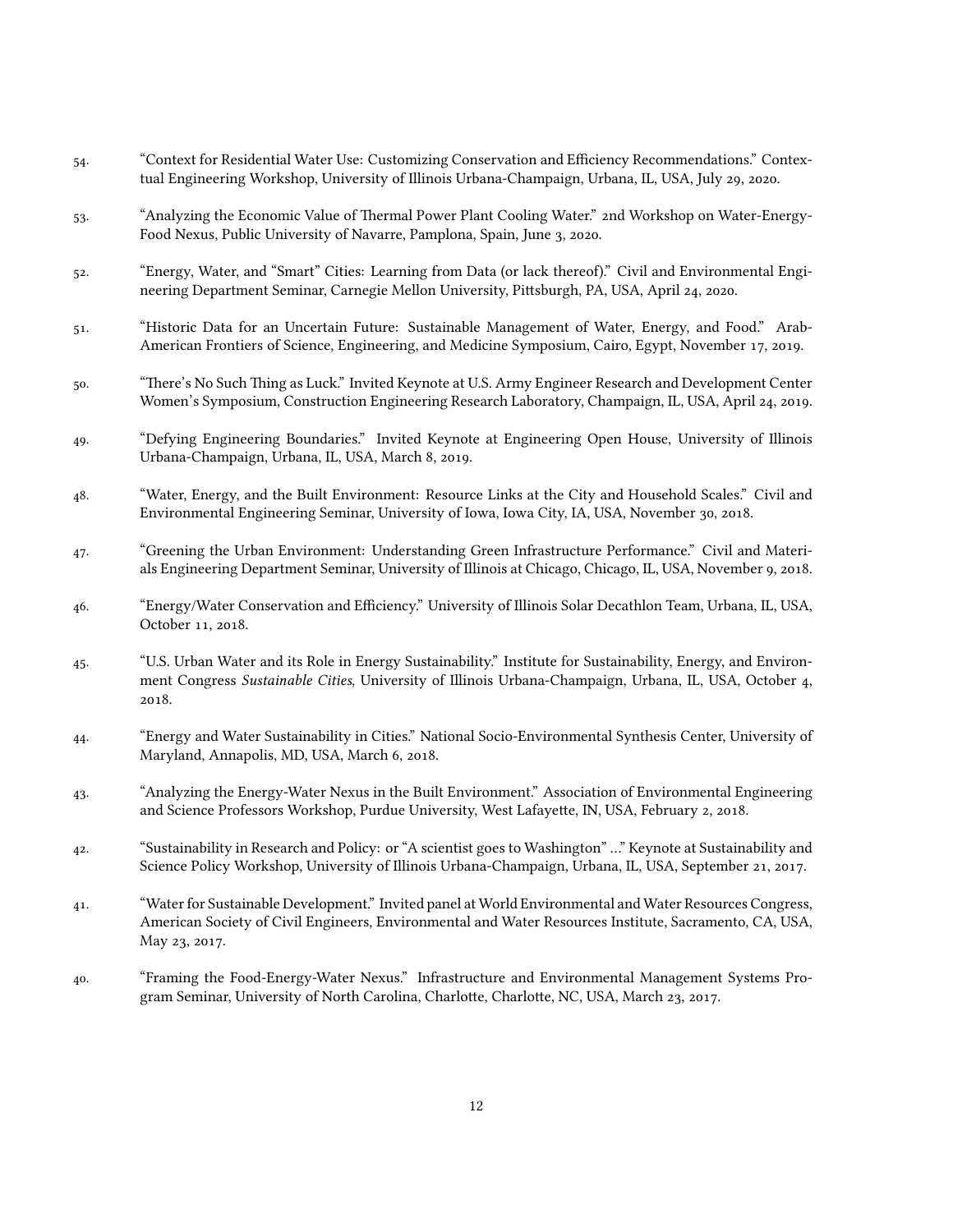- . "Exploring the Energy-Water Nexus in Urban Environments." Northwestern University, Environmental Engineering and Science seminar, Evanston, IL, USA, January 6, 2017.
- . "Energy and water sustainability in urban environments." Missouri University of Science and Technology, Environmental Research Center seminar, Rolla, MO, USA, October 21, 2016.
- . "Energy and Water in a Changing World." Association of Professional Energy Consultants, seminar, Normal, IL, USA, October 4, 2016.
- . "Water Energy Nexus." Invited panel at World Environmental and Water Resources Congress, American Society of Civil Engineers, Environmental and Water Resources Institute, West Palm Beach, FL, USA, May 25, 2016.
- . "The Energy-Water Nexus and the "New" Environmental Engineer." Association of Environmental Engineering and Science Professors, NSF-AEESP Grand Challenges Workshop, Rice University, Houston, TX, USA, April 1, 2016.
- <sup>34.</sup> "The Energy-Water Nexus: A Holistic Perspective." Pacific Gas  $\phi$  Electric, Water Conservation Showcase, San Francisco, CA, USA, March 22, 2016.
- . "Sustainable Cities and the Energy-Water Nexus." Indian Institute of Science, seminar, Bangalore, Karnataka, India, March 11, 2016.
- . "Energy and Water: Analysis of Interrelated Systems." University of North Carolina at Chapel Hill, seminar, Chapel Hill, NC, USA, January 28, 2016.
- . "The Water-Energy Nexus and the Built Environment." University of Kansas, Design Challenges and Innovation at the Nexus of Food + Energy + Water workshop, Lawrence, KS, USA, January 21, 2016.
- . "Water and Electricity: Multi-scale systems analysis of related resources." Pacific Northwest National Laboratory, Joint Global Change Research Institute, College Park, MD, USA, October 30, 2015.
- . "Multi-Scale Systems Analysis and the Energy-Water Nexus." Institute for Sustainability, Energy, and Environment Congress *Water Planet, Water Crisis?*, University of Illinois Urbana-Champaign, Urbana, IL, USA, September 15, 2015.
- . "Water, Energy, and a Sustainable Future: An Interdisciplinary Approach." Engineering Sustainability Conference invited panel, University of Pittsburgh and Carnegie Mellon University, Pittsburgh, PA, USA, April 21, 2015.
- . "The Energy-Water Nexus in a Changing World." Champaign County Sustainability Network lunch, Champaign, IL, USA, April 16, 2015.
- . "Sustainability in a Changing World: Energy, Water, and the Environment." Keynote at Environmental Engineering and Science Symposium, University of Illinois Urbana-Champaign, Champaign, IL, USA, April 9, 2015.
- . "Managing the Energy-Water Nexus in Urban Environments." U.S. Army Corps of Engineers Construction Engineering Research Laboratory seminar, Champaign, IL, USA, April 8, 2015.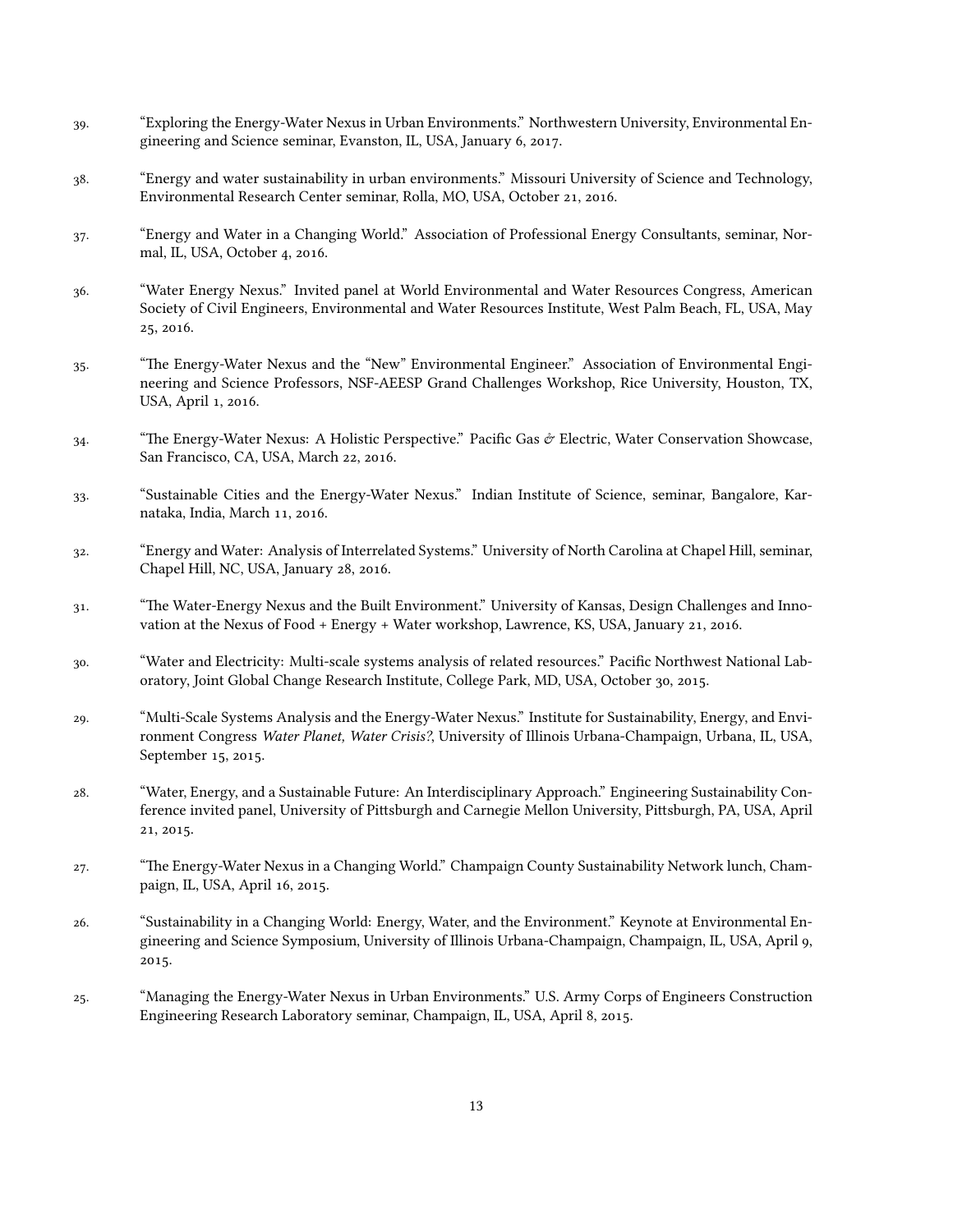- . "The Water/Energy Nexus: Sample Interdisciplinary Systems Analysis." Champaign-Urbana Hydraulic Engineering Luncheon, Urbana, IL, USA, November 20, 2014.
- . "Civil Engineering and Interdisciplinary Systems Analysis: The Energy-Water Nexus as an Example." Civil, Architectural, and Environmental Engineering Seminar, Illinois Institute of Technology, Chicago, IL, USA, November 11, 2014.
- . "Infrastructure and the Energy-Water Nexus: Managing Related Resources." Infrastructure and Environmental Management Systems Program Seminar, University of North Carolina, Charlotte, Charlotte, NC, USA, October 28, 2014.
- . "The Energy-Water Nexus and the Role of Civil Engineers: Interdisciplinary Systems Analysis." Civil, Environmental, and Architectural Engineering Joint Hydrologic and Environmental Engineering Seminar, University of Colorado Boulder, Boulder, CO, USA, September 26, 2014.
- . "Infrastructure in a Changing Climate: The Energy-Water Nexus and Infrastructure Vulnerability." Atmospheric Science Colloquia, University of Illinois Urbana-Champaign, Urbana, IL, USA, September 17, 2014.
- . "Energy's Role in National Water Policy." Elements of National Water Policy: Understanding the Complexity panel, AGU Science Policy Conference, Washington, D.C., USA, June 17, 2014.
- . "Water and Energy." Panel discussion at World Water Forum Symposium, World Environmental and Water Resources Congress, Portland, OR, USA, June 2, 2014.
- . "Sustainability and the Energy-Water Nexus." U.S. Green Building Council Student Sustainability Initiatives Symposium, Urbana, IL, USA, April 5, 2014.
- . "Systems Analysis of the Energy-Water Nexus: Engineering, Policy, and Economy." Program for Environmental and Resource Economics, University of Illinois Urbana-Champaign, Urbana, IL, USA, April 1, 2014.
- . "Systems Analysis of the Energy-Water Nexus: Integrating Resources, Policy, and Economics." Argonne National Laboratory, Argonne, IL, USA, February 13, 2014.
- . "Energy, Water, and Policy: Supporting Decision-Making with Systems Analysis." Illinois State Geological Survey, Champaign, IL, USA, February 3, 2014.
- . "Water: Life and Death." Earth Day Social Justice Feature, First United Methodist Church, Austin, TX, USA, April 21, 2013.
- . "Water-Energy Tradeoffs." G'Day USA United States Australia Dialogue: Practical Solutions for Managing the Energy-Water Nexus, San Francisco, CA, USA, January 14, 2013.
- . "Water's Role in Thermoelectric Power Generation: Texas and Beyond." American Bar Association Section of the Environment, Energy, and Resources, 20th Section Fall Meeting, Austin, TX, USA, October 11, 2012.
- 10. "Energy-Water Nexus in Texas." Austin Power Lunch, Austin, TX, USA, April 10, 2012.
- . "Energy-Water Nexus: Energy for Water." Water Law, Texas Tech University School of Law (online guest  $lecture)$ , April  $2$ ,  $2012$ .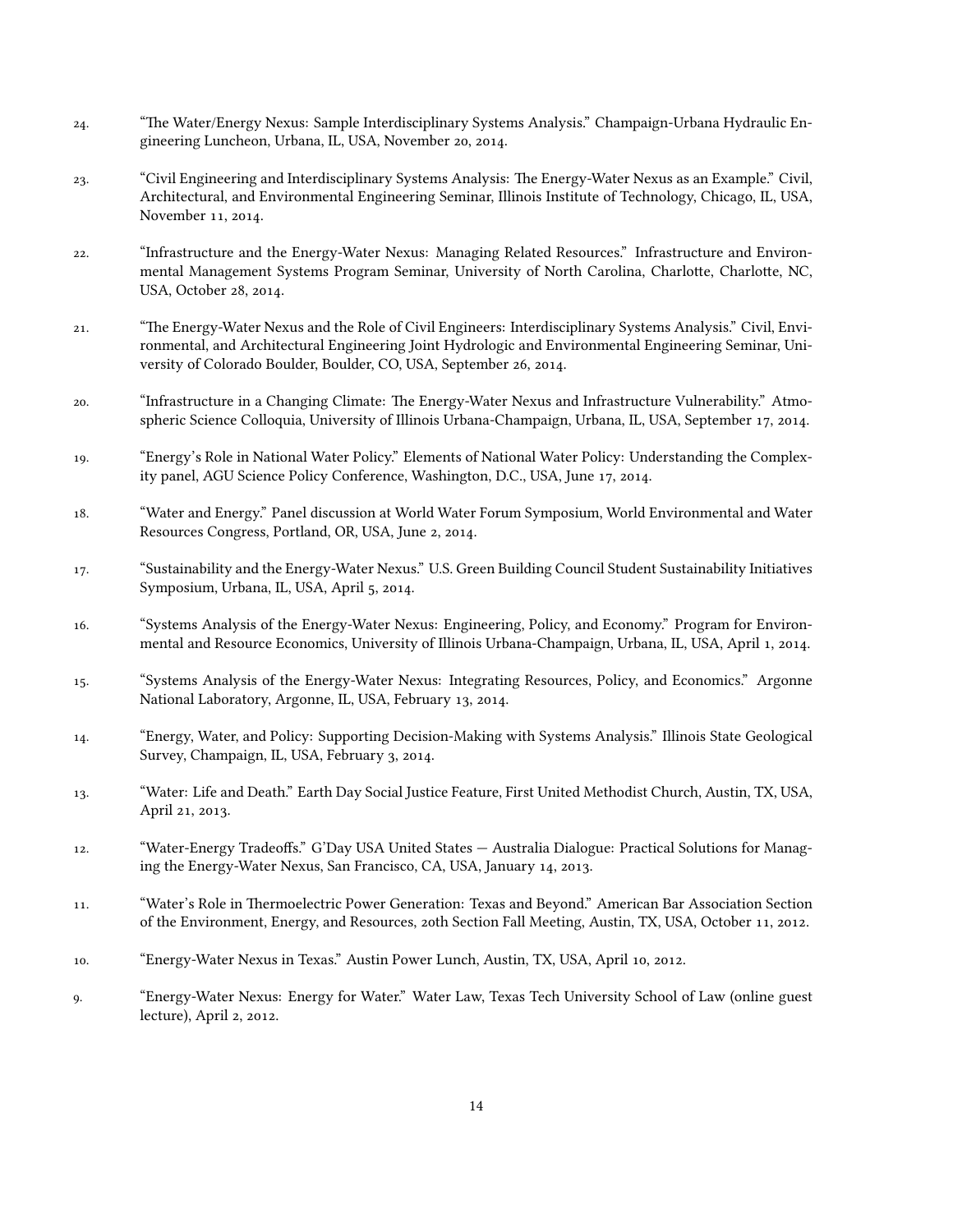- 8. "The Nexus of Energy & Water." Texas Rainwater Catchment Association Annual Meeting, San Marcos, TX, USA, March 31, 2012.
- . "Water Use in Thermoelectric Power Generation and Drought Implications." The University of Texas at Austin Energy Forum, Austin, TX, USA, February 3, 2012.
- 6. "The Nexus of Energy  $\dot{\mathcal{C}}$  Water." Rainwater Revival, Dripping Springs, TX, USA, October 8, 2011.
- . "The Energy-Water Nexus in Texas: Water and energy policies." University of Technology Sydney, Sydney, NSW, Australia, December 8, 2010.
- . "The Energy-Water Nexus in Texas: Water and energy policies." The University of Melbourne, Melbourne, VIC, Australia, December 6, 2010.
- . "The Energy-Water Nexus in Texas: Water and energy policies." Australian National University, Canberra, ACT, Australia, December 3, 2010.
- . "Energy-Water Nexus in Texas." Water Wi\$e, Metropolitan Energy Center, Kansas City, MO, USA, December 16, 2009.
- . "Oil and Water: Balancing Key Resources" World Affairs Council Student Energy Summit, Houston, TX, USA, February 10, 2009.

# Invited legislative and governmental testimony

"The Energy-Water Nexus." Senate Natural Resources Committee Hearing, Texas Legislature, Austin, TX, USA, September 30, 2008.

"Water and Nuclear Power." Brazos G Regional Water Planning Group Public Meeting, Waco, TX, USA, June 4, 2008.

# Other publications

## **BOOK CHAPTERS**

- 2. **Ashlynn S. Stillwell.** (2018) "Water Conservation and Efficiency in Buildings," in Handbook of Energy Efficiency in Buildings: A Life Cycle Approach, Francesco Asdrubali and Umberto Desideri eds., Elsevier, Butterworth-Heinemann, Oxford, UK. ISBN: 978-0-12-812817-6.
- 1. **Ashlynn S. Stillwell** and Michael E. Webber. (2014) "Economic Benefits of Alternative Cooling Technologies," in Thermal Power Plant Cooling: Context and Engineering, Carey W. King ed., American Society of Mechanical Engineers, New York, NY. ISBN: 978-0-7918-6025-0.

### PEER-REVIEWED CONFERENCE PROCEEDINGS (PUBLICATIONS WITH ADVISED STUDENTS/POST-DOCS<sup>\*</sup> AS NOTED)

12. Jacob Kravits, Kyri Baker, Joseph R. Kasprzyk, and Ashlynn S. Stillwell. (2022) "Assessing Trade-offs Between Water, Emissions, and Cost in Multi-objective Optimal Power Flow." *Proceedings of the IEEE PES General Meeting*, July 17-21, 2022, Denver, CO, USA.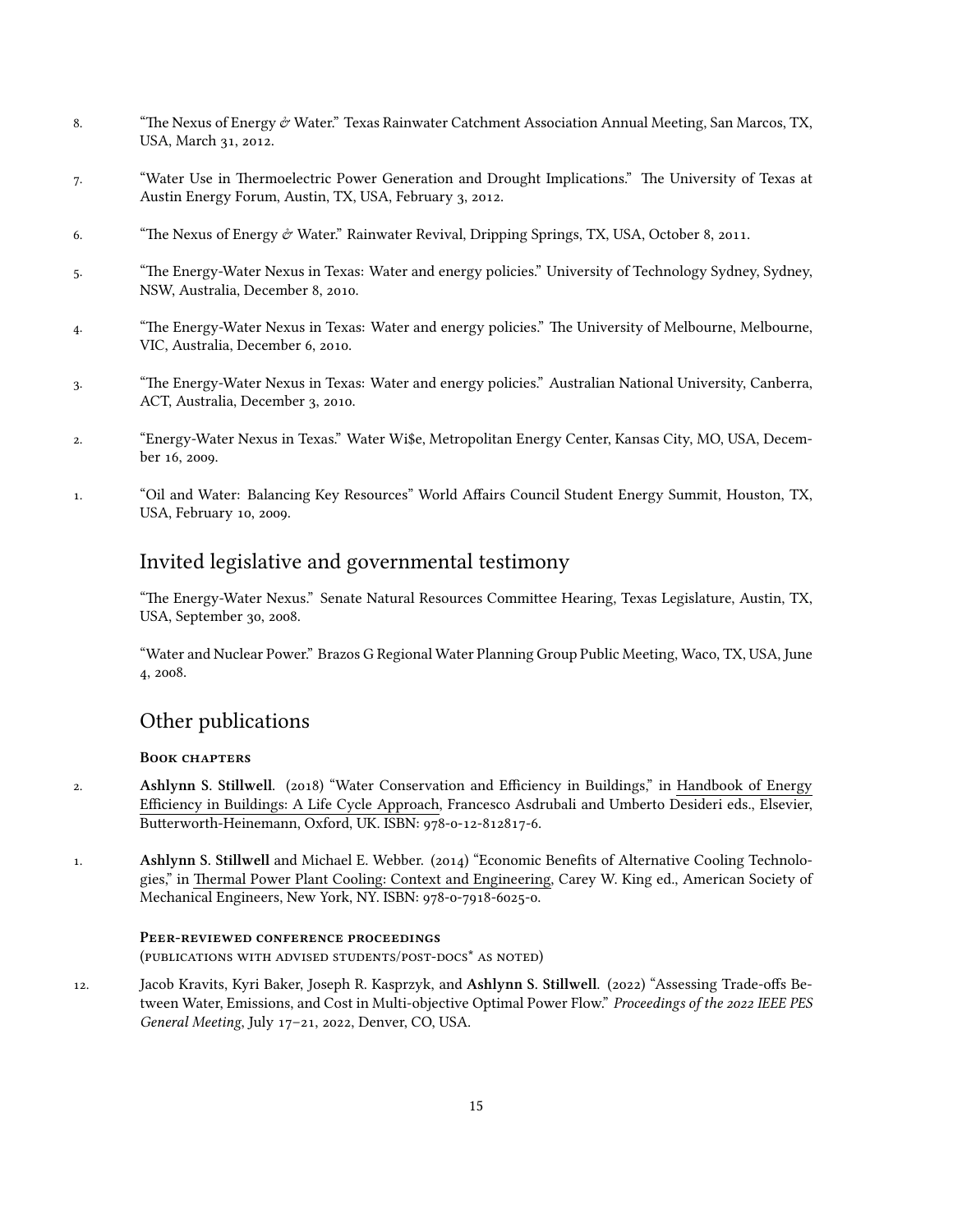- 11. Lauren H. Logan<sup>\*</sup>, Nancy C. Emery, and Ashlynn S. Stillwell. (2014) "The Science Not Yet Behind Wetland Policy: Ecology, Hydrology, Public Perception and Conservation." Proceedings of the 2014 World Environ*mental and Water Resources Congress*, June 1-5, 2014, Portland, OR, USA.
- 10. Margaret A. Cook, Ashlynn S. Stillwell, Carey W. King, and Michael E. Webber. (2013) "Alternative Water Sources for Hydraulic Fracturing in Texas." *Proceedings of the World Environmental and Water Resources* Congress, May 19-23, 2013, Cincinnati, OH, USA.
- 9. **Ashlynn S. Stillwell** and Michael E. Webber. (2012) "Value of Reservoir Storage for Resilient Power Plant Cooling and Basin-Wide Water Availability." Proceedings of the 2012 ASME International Mechanical Engineering Congress and Exposition, November 9-15, 2012, Houston, TX, USA.
- 8. Mary E. Clayton, Ashlynn S. Stillwell, and Michael E. Webber. (2011) "Implementation of Brackish Groundwater Desalination Using Wind-Generated Electricity as a Proxy for Energy Storage: A Case Study of the Energy-Water Nexus in Texas." *Proceedings of the 2011 ASME International Mechanical Engineering Congress* and Exposition, November 11-17, 2011, Denver, CO, USA.
- . **Ashlynn S. Stillwell**, Kelly M. Twomey, Michael E. Webber, Rusty Osborne, David M. Greene, and Dan W. Pedersen. (2011) "An Integrated Energy, Carbon, and Economic Analysis of Reclaimed Water Use in Austin, Texas." *Proceedings of the 2011 World Environmental and Water Resources Congress, May 22-26, 2011, Palm* Springs, CA, USA.
- 6. **Ashlynn S. Stillwell**, Mary E. Clayton, Michael E. Webber, David T. Allen, and Mort Webster. (2010) "A River Basin-Based Model of Advanced Power Plant Cooling Technologies for Mitigating Water Management Challenges." Proceedings of the 2010 AIChE Annual Meeting, November 7-12, 2010, Salt Lake City, UT, USA.
- 5. Mary E. Clayton, Ashlynn S. Stillwell, and Michael E. Webber. (2010) "Model of Implementing Advanced Power Plant Cooling Technologies to Mitigate Water Management Challenges in Texas River Basins." *Proceedings of the 2010 ASME International Mechanical Engineering Congress and Exposition*, November 12-18, , Vancouver, British Columbia, Canada.
- 4. **Ashlynn S. Stillwell** and Michael E. Webber. (2010) "Feasibility of Wind Power for Brackish Groundwater Desalination: A Case-Study of the Energy-Water Nexus in Texas." *Proceedings of the 2010 ASME Energy Sustainability Conference*, May 17-22, 2010, Phoenix, AZ, USA.
- 3. **Ashlynn S. Stillwell** and Michael E. Webber. (2010) "Water Conservation and Reuse: A Case Study of the Energy-Water Nexus in Texas." *Proceedings of the World Environmental and Water Resources Congress*, May 16-20, 2010, Providence, RI, USA.
- 2. Kelly M. Twomey, Ashlynn S. Stillwell, and Michael E. Webber. (2009) "The Water Quality and Energy Impacts of Biofuels." *Proceedings of the 2009 ASME Energy Sustainability Conference*, July 19-23, 2009, San Francisco, CA, USA.
- 1. **Ashlynn S. Stillwell**, Carey W. King, and Michael E. Webber. (2009) "Desalination and Long-Haul Water Transfer: A Case Study of the Energy-Water Nexus in Texas." Proceedings of the 2009 ASME Energy Sustain*ability Conference*, July 19-23, 2009, San Francisco, CA, USA.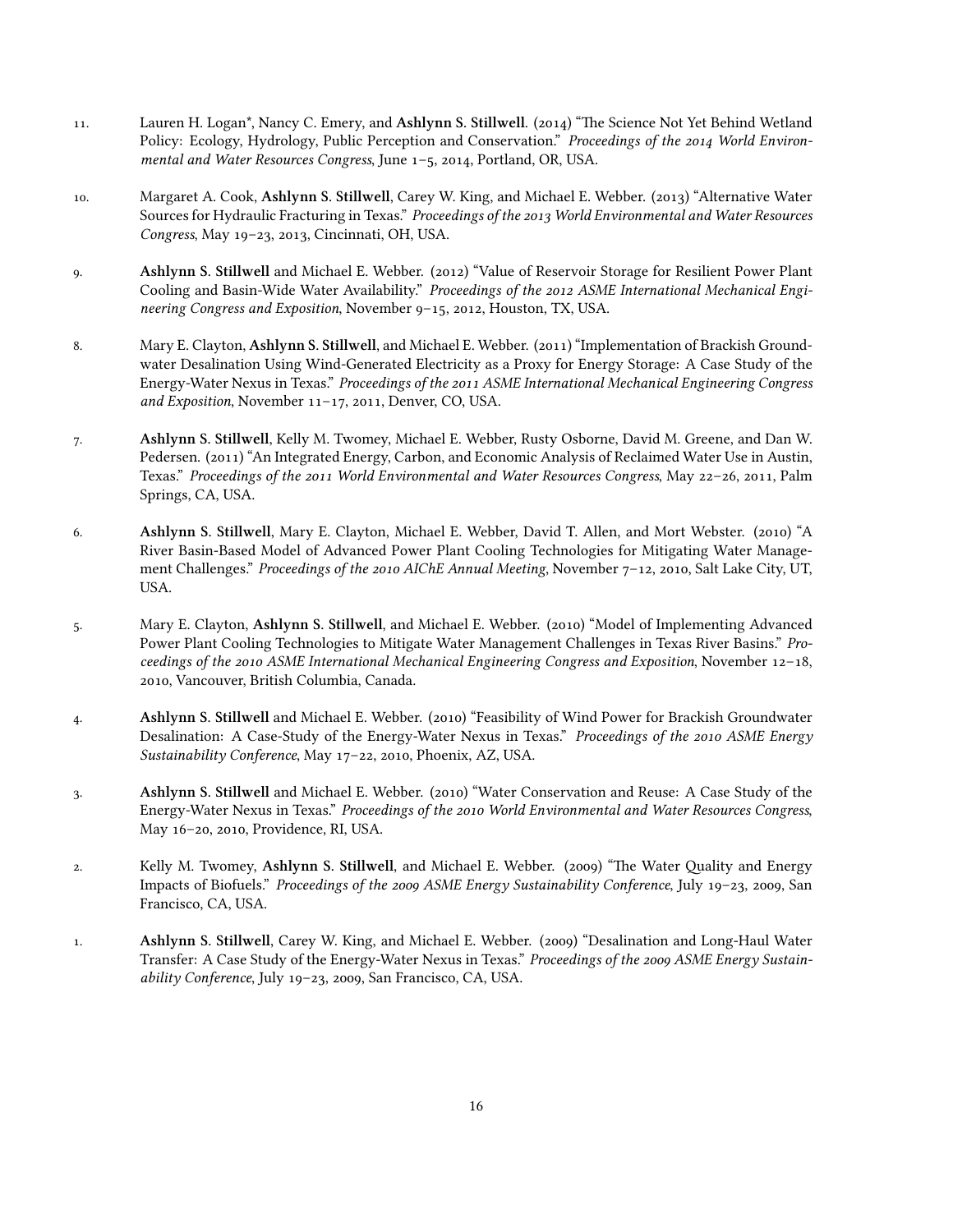#### **CONFERENCE PRESENTATIONS AND POSTERS**

(PUBLICATIONS WITH ADVISED STUDENTS/POST-DOCS<sup>\*</sup> AS NOTED)

- 67. Laura C. Gray\*, Lei Zhao, and Ashlynn S. Stillwell. (2021) "Urban Climate Modeling to Quantify Runoff Reduction from Ground-Based Green Stormwater Infrastructure Implementation." 2021 American Geophysical Union Fall Meeting, December 13-17, 2021, New Orleans, LA, USA.
- . Jacob Kravits, Joseph R. Kasprzyk, Kyri Baker, and **Ashlynn S. Stillwell**. () "Identifying System and Generator Vulnerabilities Through a Sensitivity Analysis of a Multi-Objective Optimal Power Flow Formulation." 2021 American Geophysical Union Fall Meeting, December 13–17, 2021, New Orleans, LA, USA.
- 65. Allisa G. Hastie\*, Victoria V. Otrubina\*, and Ashlynn S. Stillwell. (2021) "A Spatial Analysis to Identify Opportunities for Water Reuse in the United States." 2021 American Geophysical Union Fall Meeting, December 13-17, 2021, New Orleans, LA, USA.
- 64. Jorge E. Pesantez\*, Grace E. Wackerman\*, and Ashlynn S. Stillwell. (2021) "Smart Meter Data to Analyze Electricity Demand from Single- and Multi-family Consumers in a Diverse Urban Environment." American Geophysical Union Fall Meeting, December 13-17, 2021, New Orleans, LA, USA.
- 63. Allisa G. Hastie<sup>\*</sup> and **Ashlynn S. Stillwell**. (2021) "Geographic suitability analysis of non-potable reclaimed water use in the United States."  $2021$  World Environmental and Water Resources Congress, June  $7-11$ , 2021, online.
- . Laura C. Gray\*, Lei Zhao, and **Ashlynn S. Stillwell**. () "Validating runoff of the Community Earth System Model (CESM) CMIP6 simulation against surface observation and reanalysis data." 2020 American Geophysical Union Fall Meeting, December  $1-17$ , 2020, online.
- 61. Gabrielle M. Bethke<sup>\*</sup> and Ashlynn S. Stillwell. (2020) "Meter to End-Use: Disaggregating Residential Water Data." International Environmental Modelling and Software Society Conference, September 14-18, 2020, Brussels, Belgium.
- 60. Grace E. Wackerman<sup>\*</sup> and Ashlynn S. Stillwell. (2020) "Using Socio-Economic Data to Predict Electricity Consumption for Multi-Family Homes in Chicago." 2020 Power and Energy Conference at Illinois, February 27-28, 2020, Champaign, IL, USA.
- 59. Christopher M. Chini, Lauren E. Excell<sup>\*</sup> and Ashlynn S. Stillwell. (2019) "Availability and Prevalence of Energy-for-Water Data: A Critical Review of the Urban Energy-Water Nexus." 2019 American Geophysical Union Fall Meeting, December 9-13, 2019, San Francisco, CA, USA.
- 58. Joseph Bongungu\*, Paul W. Francisco, Stacy L. Gloss, and Ashlynn S. Stillwell. (2019) "A Data-Driven Approach to Quantifying Energy for Residential Water Heating in Urban Areas." 2019 American Geophysical Union Fall Meeting, December 9-13, 2019, San Francisco, CA, USA.
- 57. Christopher M. Chini\*, Lucas A. Djehdian\*, William N. Lubega\*, and Ashlynn S. Stillwell. (2019) "Electrified Water: Virtual Water Transfers of Electricity" 2019 World Environmental and Water Resources Congress, May 19-23, 2019, Pittsburgh, PA, USA.
- 56. Trevor L. Auth\*, Grace E. Wackerman\*, Marcelo H. Garcia, and Ashlynn S. Stillwell. (2019) "Low-Head Hydroelectric Power Generation as a Reserve Power Source for Wind Turbines: A Northeastern Illinois Case Study." 2019 World Environmental and Water Resources Congress, May 19-23, 2019, Pittsburgh, PA, USA.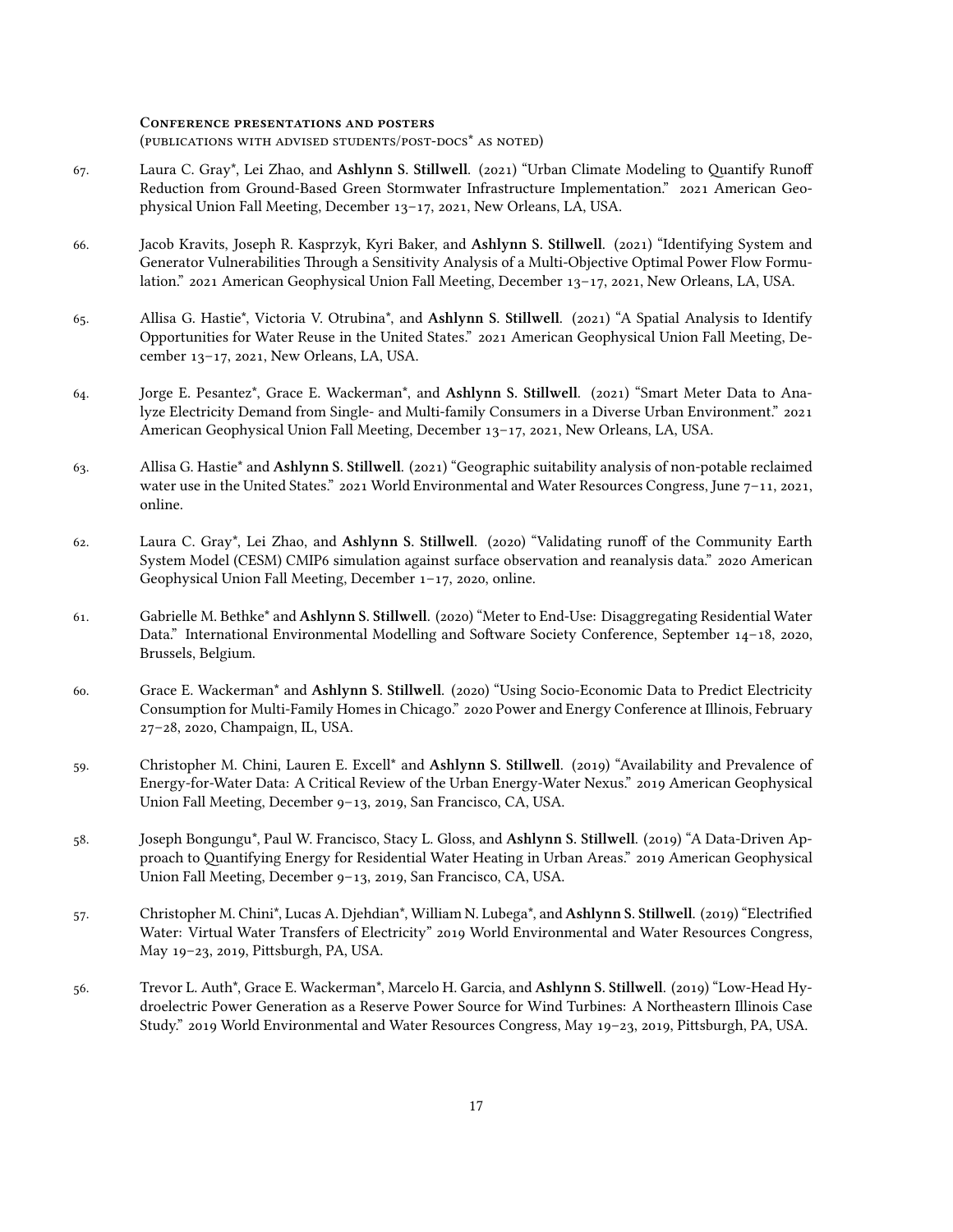- 55. Gabrielle M. Bethke<sup>\*</sup>, Reshmina William<sup>\*</sup>, and Ashlynn S. Stillwell. (2019) "Using Fragility Curves to Assess Urban Flood Mitigation Performance of Permeable Pavement." 2019 World Environmental and Water Resources Congress, May 19-23, 2019, Pittsburgh, PA, USA.
- 54. Christopher M. Chini\* and Ashlynn S. Stillwell. (2018) "Challenges and Opportunities of Multi-Scale Urban Energy and Water Data."  $2018$  American Geophysical Union Fall Meeting, December  $10-14$ ,  $2018$ , Washington, D.C., USA.
- 53. Brendan Purcell, Zachary A. Barker\*, Joseph R. Kasprzyk, and Ashlynn S. Stillwell. (2018) "Scenario Analysis of Downstream Flow Impacts from Reclaimed Water in Two Distinct Regions." 2018 American Geophysical Union Fall Meeting, December 10-14, 2018, Washington, D.C., USA.
- 52. Allisa G. Hastie<sup>\*</sup>, Christopher M. Chini<sup>\*</sup>, and Ashlynn S. Stillwell. (2018) "The Challenges of Integrating Urban Water and Energy Data."  $2018$  World Environmental and Water Resources Congress, June  $3-7$ ,  $2018$ , Minneapolis, MN, USA.
- 51. Joseph R. Kasprzyk, Ashlynn S. Stillwell, Zachary A. Barker<sup>\*</sup>, and Brendan Purcell. (2018) "Linking reclaimed water consumption with quantitative downstream flow impacts." 2018 World Environmental and Water Resources Congress, June 3-7, 2018, Minneapolis, MN, USA.
- 50. Lucas A. Djehdian\*, Christopher M. Chini\*, Landon Marston, Megan Konar and Ashlynn S. Stillwell. (2018) "Water Resource Stress of U.S. Cities: A Food-Energy-Water Nexus Study." 2018 World Environmental and Water Resources Congress, June 3-7, 2018, Minneapolis, MN, USA.
- 49. Lauren H. Logan<sup>\*</sup>, Anurag A. Chandak, and Ashlynn S. Stillwell. (2018) "Estimating Water Consumption from Thermoelectric Power Generation." 2018 World Environmental and Water Resources Congress, June 3-7, 2018, Minneapolis, MN, USA.
- 48. Reshmina William<sup>\*</sup> and Ashlynn S. Stillwell. (2018) "The impact of back-to-back rainfall events on green infrastructure reliability." 2018 World Environmental and Water Resources Congress, June  $3-7$ , 2018, Minneapolis, MN, USA.
- 47. James F. Canning<sup>\*</sup> and Ashlynn S. Stillwell. (2018) "Quantifying Socioeconomic Co-Benefits of Green Stormwater Infrastructure."  $2018$  World Environmental and Water Resources Congress, June  $3-7$ ,  $2018$ , Minneapolis, MN, USA.
- 46. Christopher M. Chini<sup>\*</sup> and Ashlynn S. Stillwell. (2018) "Facilitating Urban Water Transitions through Open Data." 2018 World Environmental and Water Resources Congress, June 3-7, 2018, Minneapolis, MN, USA.
- 45. Gabrielle M. Bethke<sup>\*</sup>, Reshmina William<sup>\*</sup>, and Ashlynn S. Stillwell. (2018) "Runoff Analysis in Rain Gardens with Varying Soil Parameters." 2018 World Environmental and Water Resources Congress, June 3-7, , Minneapolis, MN, USA.
- . Grace E. Wackerman\*, William N. Lubega, and **Ashlynn S. Stillwell**. () "The Effect of Cooling Water Constraints on Loss of Load Probability." 2018 Power and Energy Conference at Illinois, February 22-23, , Champaign, IL, USA. **Best Poster Award**
- . Christopher M. Chini\* and **Ashlynn S. Stillwell**. () "Measure for Measure: Urban Water and Energy."  $2017$  American Geophysical Union Fall Meeting, December  $11-15$ ,  $2017$ , New Orleans, LA, USA.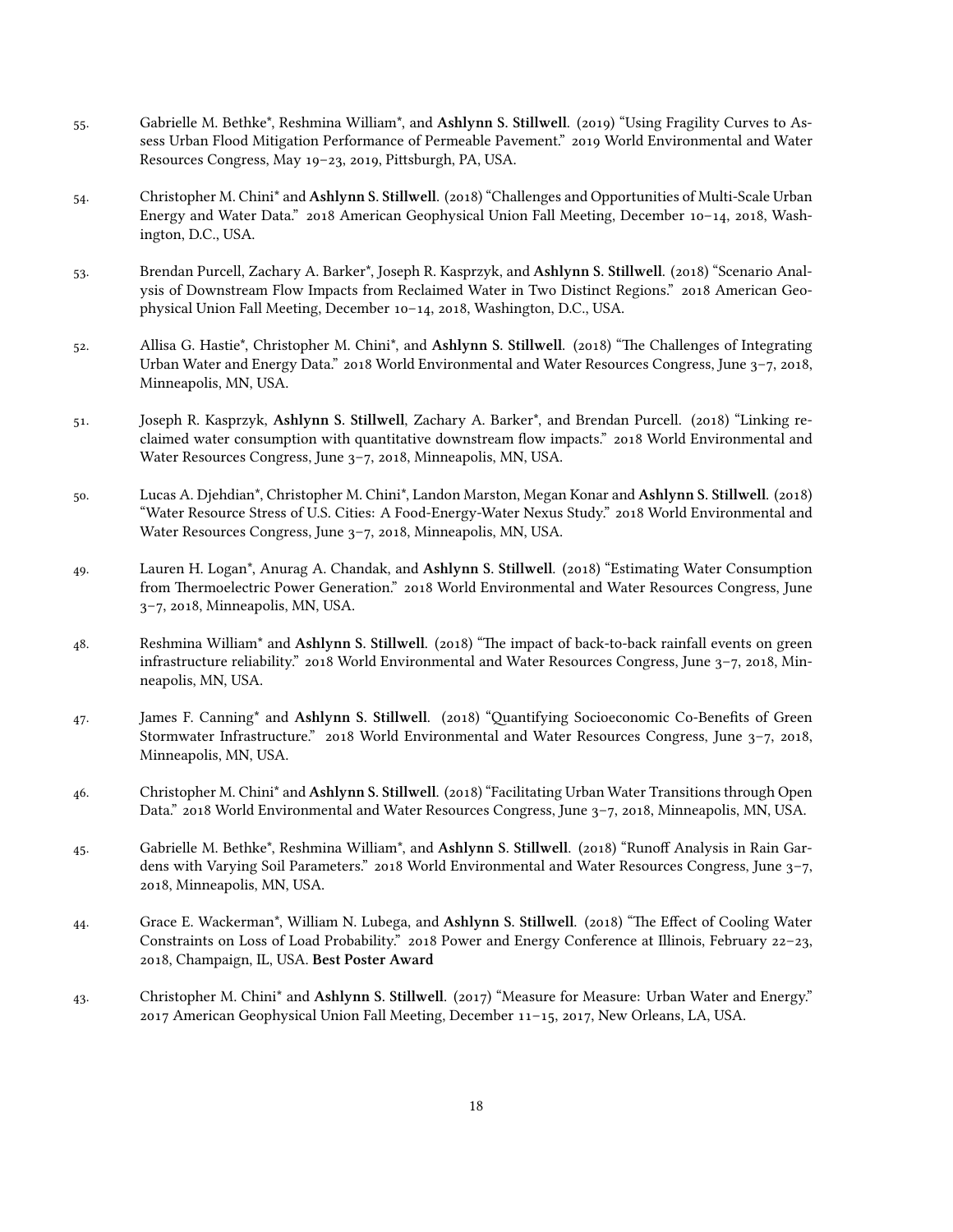- . Reshmina William\*, Jugal Garg, and **Ashlynn S. Stillwell**. () "Using game theory to analyze green stormwater infrastructure implementation policies." 2017 American Geophysical Union Fall Meeting, December 11-15, 2017, New Orleans, LA, USA.
- 41. Reshmina William<sup>\*</sup> and Ashlynn S. Stillwell. (2017) "Addressing Uncertainty in Green Infrastructure Decision-Making: Fragility Curves as a Policy Tool." 2017 World Environmental and Water Resources Congress, May 21-25, 2017, Sacramento, CA, USA.
- 40. William Naggaga Lubega<sup>\*</sup> and Ashlynn S. Stillwell. (2017) "Hedging Thermal Power Plant Cooling Water Risk with Financial Instruments."  $2017$  World Environmental and Water Resources Congress, May  $21-25$ , , Sacramento, CA, USA.
- 39. Lauren H. Logan<sup>\*</sup> and Ashlynn S. Stillwell. (2017) "Temperature Duration Curves and the Energy-Water Nexus." 2017 World Environmental and Water Resources Congress, May 21-25, 2017, Sacramento, CA, USA.
- 38. Christopher M. Chini<sup>\*</sup> and Ashlynn S. Stillwell. (2017) "Much Ado About Data: A Need for a Water Utility Database." 2017 World Environmental and Water Resources Congress, May 21-25, 2017, Sacramento, CA, USA.
- . William Naggaga Lubega\* and **Ashlynn S. Stillwell**. () "Drought and Heat Wave Impacts on Electricity Grid Reliability in Illinois." 2016 American Geophysical Union Fall Meeting, December  $12-16$ , 2016, San Francisco, CA, USA.
- . Reshmina William\*, Allison Goodwell, Meredith Richardson, Phong V. V. Le, Praveen Kumar, and **Ashlynn S. Stillwell.** (2016) "An environmental cost-benefit analysis of alternative green roofing strategies." 2016 American Geophysical Union Fall Meeting, December 12-16, 2016, San Francisco, CA, USA.
- . Zachary A. Barker\*, Lucas A. Djehdian\*, and **Ashlynn S. Stillwell**. () "Utilizing reclaimed water at power plants in the Chicago Area." Illinois Water Conference, October 26–27, 2016, Urbana, IL, USA. Best **Student Poster Award, Runner Up**
- 34. Reshmina William<sup>\*</sup> and Ashlynn S. Stillwell. (2016) "Investigating green roof embedded energy: An energywater nexus perspective." Illinois Water Conference, October 26-27, 2016, Urbana, IL, USA.
- . Lauren H. Logan\*, Rohini S. Gupta\*, and **Ashlynn S. Stillwell**. () "Quantifying economic tradeoffs between thermoelectric power generation and aquatic ecosystem stability." Ohio River Basin Consortium for Research and Education Symposium, September 27-29, 2016, Youngstown, OH, USA. Second Place Student **Presentation**
- 32. **Ashlynn S. Stillwell**. (2016) "Water, Sanitation, and Religion: Sustainability in Religious Tradition and Practice." Oxford Symposium on Population, Migration, and the Environment, August  $1-2$ , 2016, Oxford, UK.
- 31. Christopher M. Chini<sup>\*</sup> and Ashlynn S. Stillwell. (2016) "Social Indicators and Embedded Energy in the Urban Water Cycle." American Water Works Association Annual Conference  $\dot{\sigma}$  Exposition, June 19-22, 2016, Chicago, IL, USA.
- 30. Christopher M. Chini\*, Kelsey L. Schreiber\*, Zachary A. Barker\*, and Ashlynn S. Stillwell. (2016) "The Residential Energy-Water Nexus: A Cost Abatement Curve Analysis." 2016 World Environmental and Water Resources Congress, May 22-26, 2016, West Palm Beach, FL, USA. Winner of Best Student Presentation **Award in Sustainability**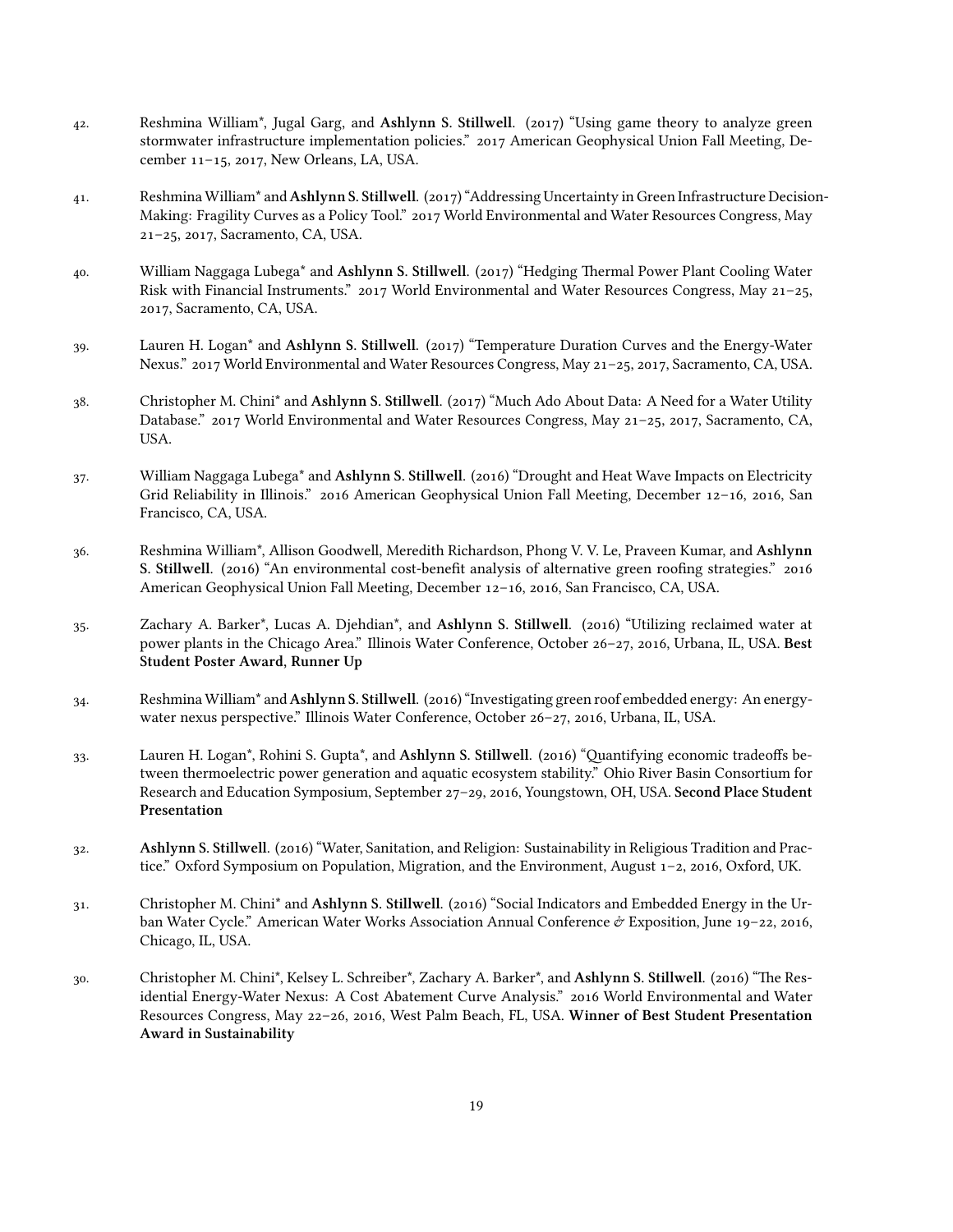- 29. William N. Lubega<sup>\*</sup> and Ashlynn S. Stillwell. (2016) "Maintaining Electric Grid Reliability Under Drought Conditions." 2016 World Environmental and Water Resources Congress, May 22-26, 2016, West Palm Beach, FL, USA.
- 28. Zachary A. Barker\* and Ashlynn S. Stillwell. (2016) "Watershed Dynamics of Consumptive Water Reuse for Power Plant Cooling." 2016 World Environmental and Water Resources Congress, May 22-26, 2016, West Palm Beach, FL, USA.
- 27. Reshmina William<sup>\*</sup> and Ashlynn S. Stillwell. (2016) "Characterizing the Performance and Reliability of a Green Roof in Response to Rainfall Variability." 2016 World Environmental and Water Resources Congress, May 22-26, 2016, West Palm Beach, FL, USA.
- 26. Lauren H. Logan<sup>\*</sup> and Ashlynn S. Stillwell. (2016) "Quantifying Economic Tradeoffs Between Thermoelectric Power Generation and Aquatic Ecosystem Stability." 2016 World Environmental and Water Resources Congress, May 22-26, 2016, West Palm Beach, FL, USA.
- 25. Lucas A. Djehdian\*, Zachary A. Barker\*, and Ashlynn S. Stillwell. (2016) "Quantifying De Facto Water Reuse in the Greater Chicago Area." 2016 World Environmental and Water Resources Congress, May 22– 26, 2016, West Palm Beach, FL, USA.
- 24. Kelsey L. Schreiber\*, Christopher M. Chini\*, Zachary A. Barker\*, and Ashlynn S. Stillwell. (2016) "A Cost Abatement Analysis of Appliance and Fixture Upgrades in an Average Residential Home." 2016 World Environmental and Water Resources Congress, May 22-26, 2016, West Palm Beach, FL, USA.
- 23. Rohini S. Gupta<sup>\*</sup>, Lauren H. Logan<sup>\*</sup>, and Ashlynn S. Stillwell. (2016) "Thermal Pollution Impacts on Aquatic Ecosystems: A Case Study of Power Generation and Ohio River Fish Species." 2016 World Environmental and Water Resources Congress, May 22-26, 2016, West Palm Beach, FL, USA.
- 22. Christopher M. Chini<sup>\*</sup>, Kelsey L. Schreiber<sup>\*</sup>, Zachary A. Barker<sup>\*</sup>, and Ashlynn S. Stillwell. (2015) "Characterizing Synergistic Water and Energy Efficiency at the Residential Scale Using a Cost Abatement Curve Approach." 2015 American Geophysical Union Fall Meeting, December 14-18, 2015, San Francisco, CA, USA.
- 21. Reshmina William<sup>\*</sup> and Ashlynn S. Stillwell. (2015) "Reliability Analysis of a Green Roof Under Different Storm Scenarios." 2015 American Geophysical Union Fall Meeting, December 14-18, 2015, San Francisco, CA, USA.
- 20. Lauren H. Logan<sup>\*</sup>, Zachary A. Barker<sup>\*</sup>, and **Ashlynn S. Stillwell**. (2015) "Novel Risk Assessment for Impact of Thermoelectric Power Plant Effluent on Aquatic Species." 2015 World Environmental and Water Resources Congress, May 17-21, 2015, Austin, TX, USA.
- 19. Zachary A. Barker<sup>\*</sup>, Ashlynn S. Stillwell, and Emily Berglund. (2015) "Expansion of reclaimed water networks and the effect on pumping energy." 2015 World Environmental and Water Resources Congress, May 17-21, 2015, Austin, TX, USA.
- 18. Patricia A. Malinowski, Ashlynn S. Stillwell, Jy S. Wu, and Peter M. Schwarz. (2015) "The Energy-Water Nexus: Potential Energy Savings from Rainwater Harvesting and Gray Water Reuse and Implications for Sustainable Integrated Water Management in Urban Areas." 2015 World Environmental and Water Resources Congress, May  $17-21$ , 2015, Austin, TX, USA.
- 17. Tyler A. DeNooyer<sup>\*</sup>, Joshua M. Peschel, and **Ashlynn S. Stillwell**. (2015) "Integrating water resources and power generation: the energy-water nexus in Illinois." 2015 World Environmental and Water Resources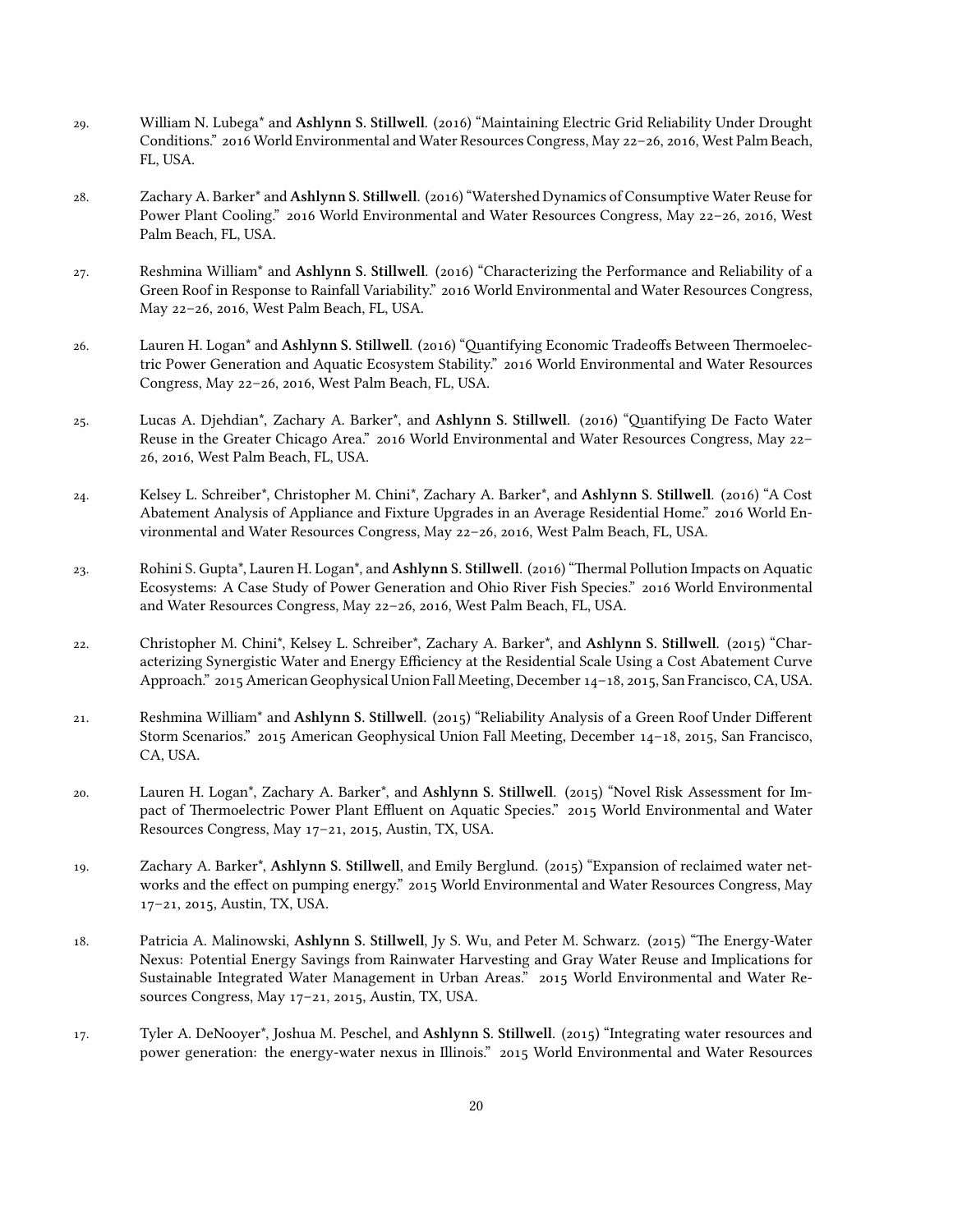Congress, May  $17-21$ , 2015, Austin, TX, USA.

- 16. Christopher Chini, Joshua M. Peschel, and Ashlynn S. Stillwell. (2015) "An Analysis of the Green Infrastructure Policy and Feedback Cycle." 2015 World Environmental and Water Resources Congress, May 17-21, , Austin, TX, USA.
- 15. Tyler A. DeNooyer<sup>\*</sup> and **Ashlynn S. Stillwell**. (2014) "Integrating water resources and power generation: the energy-water nexus in Illinois."  $2014$  Illinois Water Conference, October  $14-15$ ,  $2014$ , Urbana, IL, USA.
- 14. Zachary A. Barker\*, Lauren H. Logan\*, and Ashlynn S. Stillwell. (2014) "Quantifying risk of once-through cooling systems at power plants." 2014 Illinois Water Conference, October 14-15, 2014, Urbana, IL, USA.
- 13. Lauren H. Logan<sup>\*</sup> and Ashlynn S. Stillwell. (2014) "The Energy-Water Nexus: Thermoelectric Power Plants and Aquatic Ecology." 2014 Illinois Water Conference, October 14-15, 2014, Urbana, IL, USA.
- 12. **Ashlynn S. Stillwell** and Clark W. Bullard. (2014) "Estimating Water Consumption from Open-Loop Power Plant Cooling." 2014 Illinois Water Conference, October 14-15, 2014, Urbana, IL, USA.
- 11. **Ashlynn S. Stillwell** and Michael E. Webber. (2014) "Analysis of Factors Influencing the Suitability of Reclaimed Water Use for Power Plant Cooling." 2014 World Environmental and Water Resources Congress, June 1-5, 2014, Portland, OR, USA.
- 10. **Ashlynn S. Stillwell** and Michael E. Webber. (2013) "Feasibility of Using Reclaimed Water for Thermoelectric Power Plant Cooling."  $2013$  AIChE Annual Meeting, November  $3-8$ ,  $2013$ , San Francisco, CA, USA.
- 9. Kelly T. Sanders, Ashlynn S. Stillwell, Carey W. King, and Michael E. Webber. (2012) "Clean Energy and Water: Assessment of Mexico for Improved Water Services with Renewable Energy." 2012 ASME International Mechanical Engineering Congress and Exposition, November  $9-15$ , 2012, Houston, TX, USA.
- 8. Margaret A. Cook, Ashlynn S. Stillwell, and Michael E. Webber. (2012) "Alternative Sources of Water for Hydraulic Fracturing in Texas." 2012 ASME Energy Sustainability Conference, July 23-26, 2012, San Diego, CA, USA.
- 7. **Ashlynn S. Stillwell** and Michael E. Webber. (2012) "Thermal Discharge Implications for Drought and Heat Wave Resiliency of Thermoelectric Power Plants." 2012 ASME Energy Sustainability Conference, July 23-26, 2012, San Diego, CA, USA.
- 6. **Ashlynn S. Stillwell** and Michael E. Webber. (2012) "Reclaimed Water for Power Plant Cooling: What Do We Know and Where Could We Go?" 2012 World Environmental and Water Resources Congress, May 20-24, 2012, Albuquerque, NM, USA.
- 5. **Ashlynn S. Stillwell** and Michael E. Webber. (2012) "Assessing the Economic Value of Drought Mitigation from Alternative Power Plant Cooling Technologies." 2012 IWA World Congress on Water, Climate, and Energy, May 13-18, 2012, Dublin, Ireland.
- . **Ashlynn S. Stillwell**, Kelly M. Twomey, Michael E. Webber, Rusty Osborne, David M. Greene, and Dan W. Pedersen. (2011) "An Integrated Energy, Carbon, and Economic Analysis of Reclaimed Water Use in Austin, Texas."  $2011$  ASME International Mechanical Engineering Congress and Exposition, November  $11-17$ ,  $2011$ , Denver, CO, USA.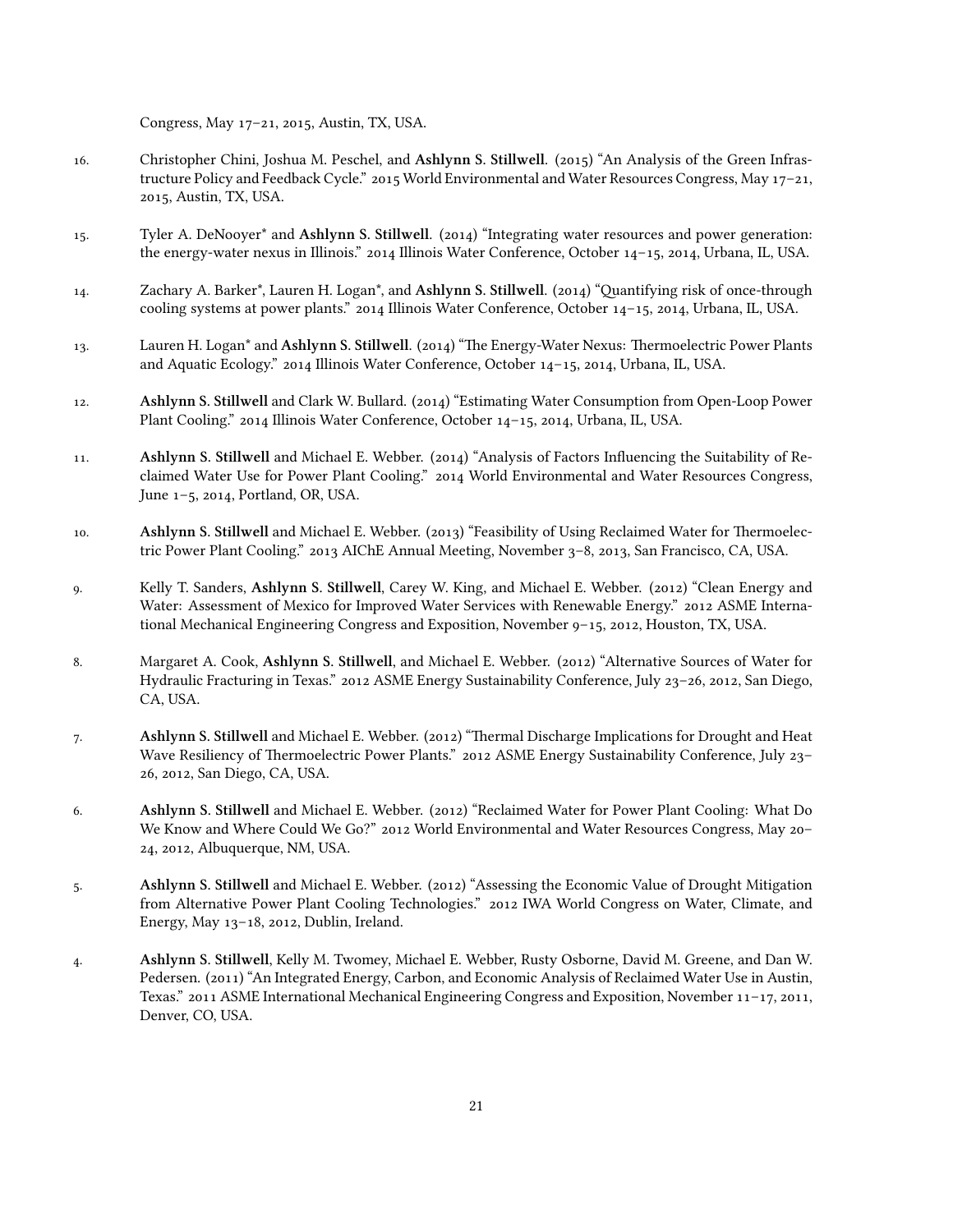- 3. **Ashlynn S. Stillwell**, Mary E. Clayton, and Michael E. Webber. (2011) "Analysis of a River Basin-Based Model of Advanced Power Plant Cooling Technologies for Mitigating Water Management Challenges." 2011 ASME International Mechanical Engineering Congress and Exposition, November  $11-17$ , 2011, Denver, CO, USA.
- 2. **Ashlynn S. Stillwell** and Michael E. Webber. (2009) "Energy and Water: Integration for Sustainable Policy." 2009 Villanova University International Sustainability Conference, April 23-25, 2009, Villanova, PA, USA.
- 1. **Ashlynn S. Holman**, Carey W. King, and Michael E. Webber. (2008) "Energy Water Nexus in Texas: Planning for Future Energy and Water Needs." Climate Change Impacts on Texas Water Conference, April 28-30, , Austin, TX, USA.

#### **TECHNICAL REPORTS AND WHITE PAPERS**

(PUBLICATIONS WITH ADVISED STUDENTS<sup>\*</sup> AS NOTED)

- . Lucas A. Djehdian\* and **Ashlynn S. Stillwell**. () "Quantifying Leaks in Mummy Mountain (Phoenix, AZ)." City of Phoenix. Phoenix, AZ, USA.
- 5. Carey W. King, Kelly M. Twomey, Ashlynn S. Stillwell, and Michael E. Webber. (2011) "Clean Energy and Water: Assessment of Mexico for improved water services with renewable energy." International Development Research Centre. Ottawa, Ontario, Canada.
- 4. Carey W. King, Ashlynn S. Stillwell, Kelly M. Twomey, and Michael E. Webber. (2010) "Coherence Between Water and Energy Policies." Organisation for Economic Co-operation and Development. ENV/EPOC/GSP(2010)21. Paris, France.
- . Melissa C. Lott, **Ashlynn S. Stillwell**, Stuart M. Cohen, Carey W. King, and Michael E. Webber. () "Power Generation for the st Century." ATI Clean Energy Incubator. Austin, TX, USA.
- 2. **Ashlynn S. Stillwell**, Carey W. King, Michael E. Webber, Ian J. Duncan, and Amy Hardberger. (2009) "Energy-Water Nexus in Texas." University of Texas at Austin and Environmental Defense Fund. Austin, TX, USA.
- 1. Carey W. King, Ashlynn S. Holman, and Michael E. Webber. (2008) "CleanTX Analysis on Water: The Thirst for Power." ATI Clean Energy Incubator. Austin, TX, USA.

### **GENERAL INTEREST CONTRIBUTIONS**

Featured interview in "Water" (episode 1) of *Power Trip: The Story of Energy*; PBS documentary, 2020. Available: [https://www.pbs.org/show/power-trip-story-energy/.](https://www.pbs.org/show/power-trip-story-energy/)

"Is water price an effective means to reduce cooling water consumption at thermal power plants?" Global Water Forum, July 15, 2019.

Available: https://globalwaterforum.org/2019/07/15/is-water-price-an-effective-means-to-reduce-cooling-water[consumption-at-thermal-power-plants/.](https://globalwaterforum.org/2019/07/15/is-water-price-an-effective-means-to-reduce-cooling-water-consumption-at-thermal-power-plants/)

"Eating the Fruit of Wisdom and Knowledge." Sinai and Synapses blog, February 28, 2019. Available: <https://sinaiandsynapses.org/multimedia-archive/eating-the-fruit-of-wisdom-and-knowledge/>.

"Friends, Let's Talk About Poop." Sinai and Synapses blog, November 19, 2018. Available: [https://sinaiandsynapses.org/multimedia-archive/friends-lets-talk-about-poop/.](https://sinaiandsynapses.org/multimedia-archive/friends-lets-talk-about-poop/)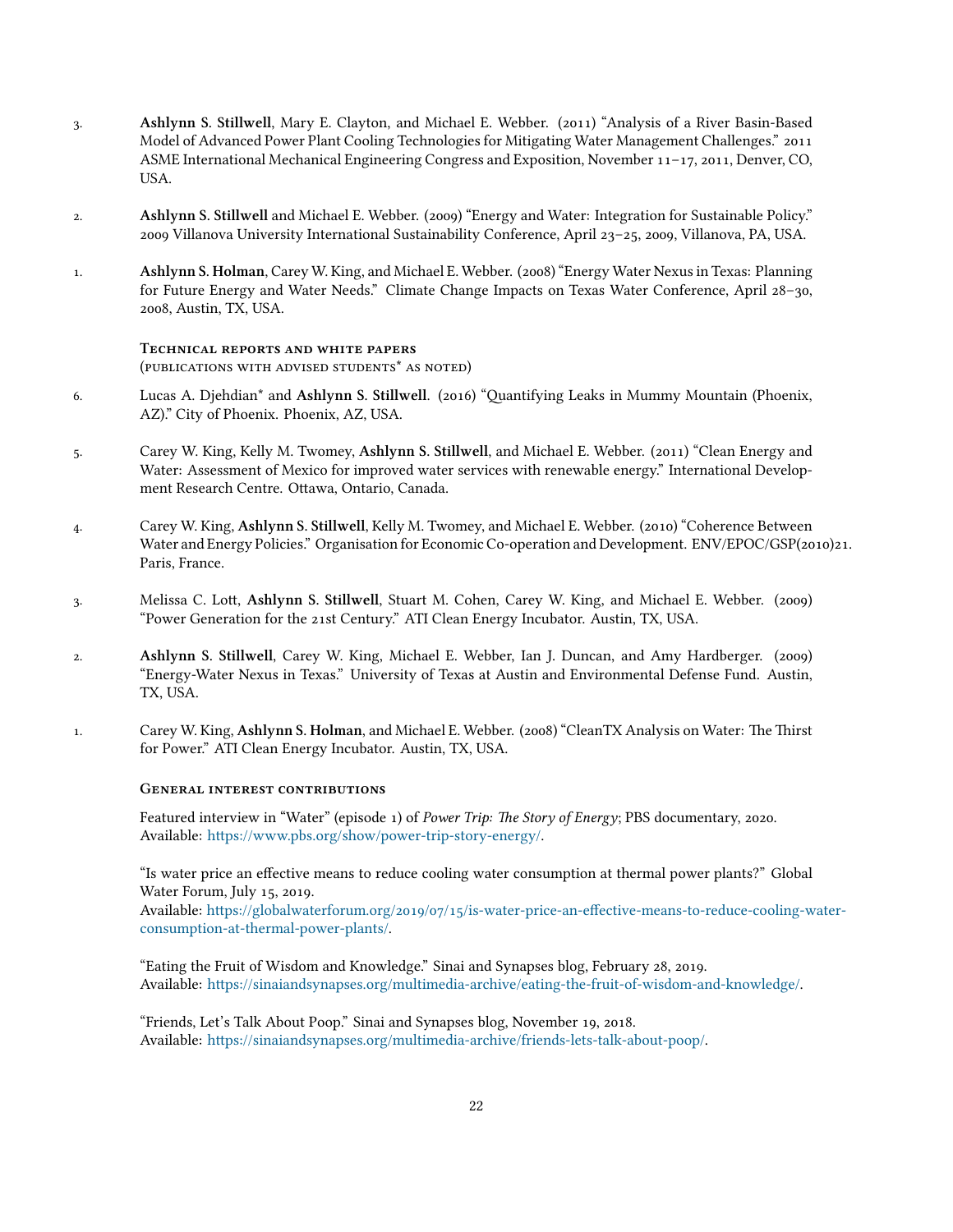"Empowering People of Faith to Care for the Environment." Sinai and Synapses blog, May 10, 2018. Available: [https://sinaiandsynapses.org/multimedia-archive/empowering-people-of-faith-to-care-for-the-environment/.](https://sinaiandsynapses.org/multimedia-archive/empowering-people-of-faith-to-care-for-the-environment/)

"Faith in the Water." Sinai and Synapses blog, April 23, 2018. Available: <https://sinaiandsynapses.org/multimedia-archive/faith-in-the-water/>.

"Linking reclaimed water with power generation: Water reuse and the energy-water nexus." Global Water Forum, July 22, 2014.

Available: http://www.globalwaterforum.org/2014/07/22/linking-reclaimed-water-with-power-generation[water-reuse-and-the-energy-water-nexus/.](http://www.globalwaterforum.org/2014/07/22/linking-reclaimed-water-with-power-generation-water-reuse-and-the-energy-water-nexus/)

"Long Distance Water Turns Up the Dial on Energy." Texas Water Solutions blog, September 23, 2010. Available: http://blogs.edf.org/texaswatersolutions/2010/09/23/long-distance-water-turns-up-the-dial-on-energy/.

"Thirsty Texas." The Baines Report, April 14, 2010. Available: http://www.bainesreport.org/2010/04/thirsty-texas/.

# Teaching

2014-2022 Instructor, *CEE 433 (formerly CEE 498 WT3/WT4) Water Technology & Policy*, University of Illinois Urbana-Champaign

> Lecture-discussion course for upper-level undergraduates and graduate students in Civil and Environmental Engineering; Class includes field trips, guest speakers, and an individual analytical project with podcast; Evaluation:  $4.7 - 5/5$  (instructor),  $4.4 - 5/5$  (course)

- Instructor, *CEE Energy and Global Environment*, University of Illinois Urbana-Champaign Lecture-project course for junior-level undergraduate students in Civil and Environmental Engineering; Class content is an overview of local and global impacts of energy production and consumption; Evaluation:  $4.8-4.9/5$  (instructor),  $4.7/5$  (course)
- Instructor, *CEE SH Stochastic Hydrology*, University of Illinois Urbana-Champaign Lecture course for graduate students in Civil and Environmental Engineering; Class content is statistical theory and methods application to hydrology; Evaluation:  $4.3-4.7/5$  (instructor),  $4.6-4.8/5$  (course)
- , Instructor, *CEE Water Resources Engineering*, University of Illinois Urbana-Champaign Lecture course for junior-level undergraduate students in Civil and Environmental Engineering; Class content is an overview of hydrology and hydraulics; Evaluation:  $4.6 - 5/5$  (instructor),  $4.5 - 4.9/5$  (course)
- Collins Scholar, Academy for Excellence in Engineering Education, University of Illinois Urbana-Champaign
- Instructor and co-organizer, *Continuing Education: Water Technology Policy*, The University of Texas at Austin

1- and 2-day short courses with the University of Texas Center for Lifelong Engineering Education

 Co-instructor, *TC Water and Society*, The University of Texas at Austin Discussion-oriented seminar format Plan II Honors course; Class included field trips, guest speakers, and a  $25$ -page individual research paper; Evaluation:  $4.8/5$  (instructor)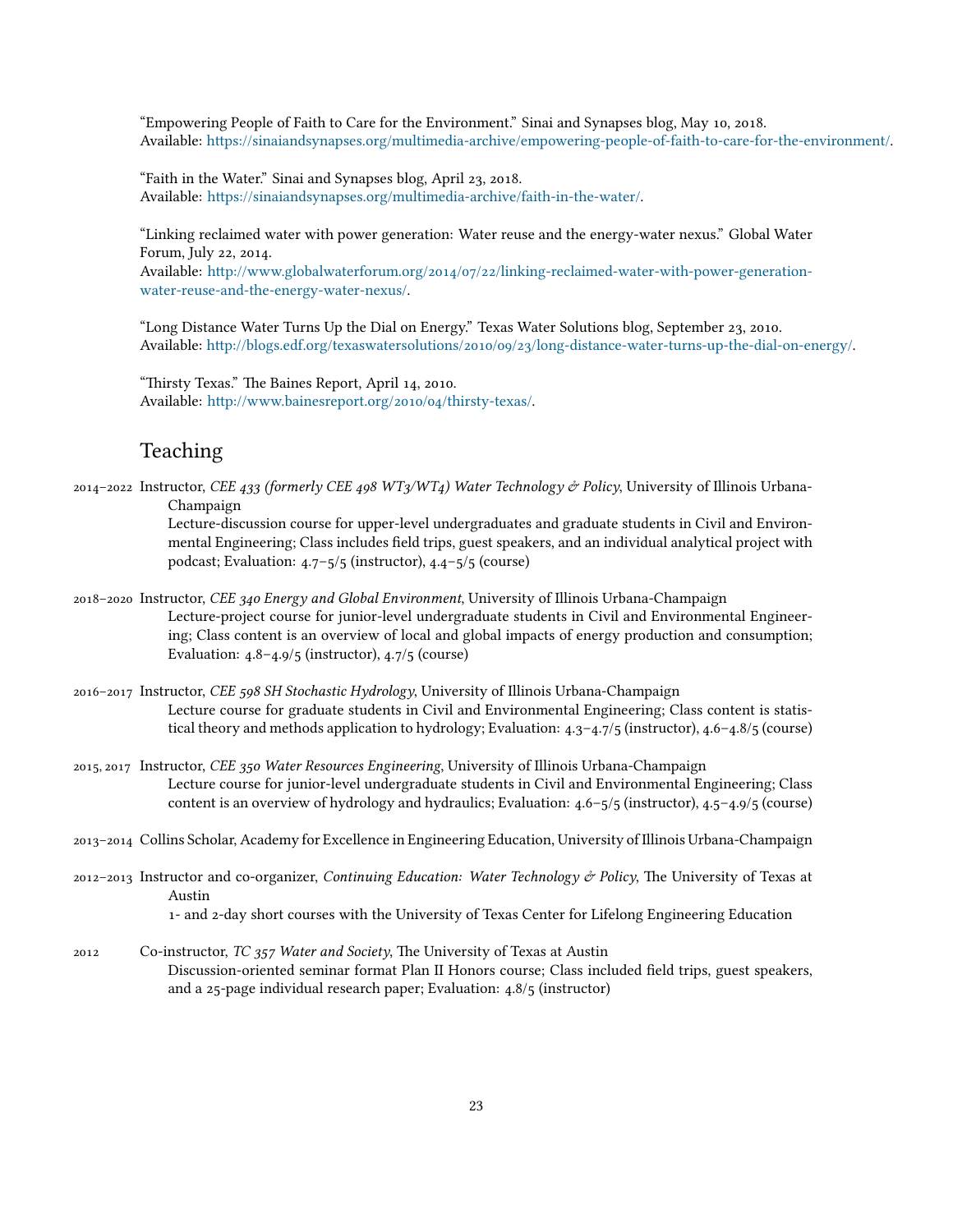# Research advising

### **CURRENT POST-DOCTORAL RESEARCHERS**

Jorge Pesantez; Ph.D. Civil Engineering, 2021; North Carolina State University

#### **CURRENT PH.D. STUDENTS**

Laura C. Gray; anticipated graduation: May Zahra Heydari; anticipated graduation: May Jenni Nugent; anticipated graduation: May Adam P. Sibal; anticipated graduation: May

### **CURRENT M.S. STUDENTS**

Christopher S. Lee; anticipated graduation: August Victoria V. Otrubina; anticipated graduation: May

### **CURRENT UNDERGRADUATE RESEARCH STUDENTS**

Shivani Ramesh; anticipated graduation: May

### **FORMER PH.D. STUDENTS**

- Christopher M. Chini (Ph.D. Civil Engineering, 2018; dissertation: "The Blue City: Urban Metabolism and the Energy-Water Nexus") Current position: Assistant Professor, Air Force Institute of Technology, Wright-Patterson AFB, OH
- Lauren H. Logan (Ph.D. Civil Engineering, 2018; dissertation: "Integrating Thermoelectric Power Generation Operations with Aquatic Ecosystem Sustainability") Current position: Assistant Professor, Ohio Northern University, Ada, OH
- William Naggaga Lubega (Ph.D. Civil Engineering, 2018; dissertation: "Managing Impacts of Hydrological Droughts and Heat Waves on Thermal Power Plants") Current position: Business consultant, Boston Consulting Group, Chicago, IL
- Reshmina William (Ph.D. Civil Engineering, 2019; dissertation: "The Role of Reliability in Characterizing Green Stormwater Infrastructure in Urban Areas"; M.S. Civil Engineering, 2015; thesis: "Reliability Analysis of Green Roofs Under Different Storm Scenarios") Current position: Judicial Fellow, AAAS Science and Technology Policy Fellowship

#### **FORMER M.S. STUDENTS**

- Trevor L. Auth (M.S. Civil Engineering, 2019; thesis: "Low-Head Hydropower as a Reserve Power Source for Wind Power") Current position: Engineer, Hazen and Sawyer, Raleigh, NC
- Zachary A. Barker (M.S. Civil Engineering, 2015; thesis: "Local and Downstream Impacts of Water Reuse at Power Plants") Current position: Business Development Engineer, Sensus, Morrisville, NC
- Gabrielle M. Bethke (M.S. Civil Engineering, 2020; thesis: "Disaggregation and Classification of Residential Water Events from High-Resolution Smart Water Meter Data Using Unsupervised Machine Learning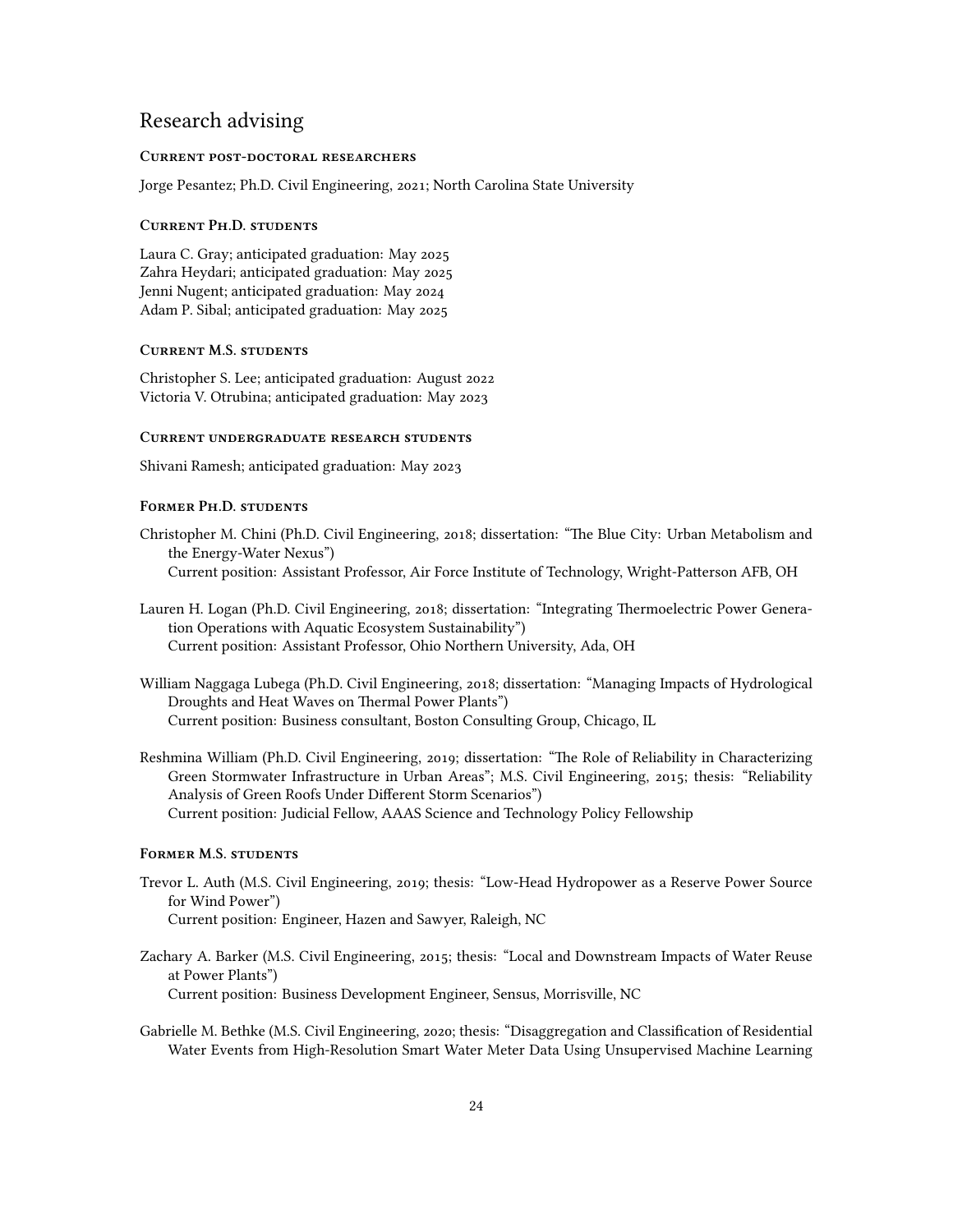Methods")

Current position: Energy Efficiency Engineer, Commonwealth Edison, Oak Brook, IL

- Joseph Bongungu Loend'a-Namba (M.S. Civil Engineering, 2020; thesis: "Estimating Residential Hot Water Consumption from Smart Electricity Meter Data") Current position: Engineer, HDR, Charlotte, NC
- James F. Canning (M.S. Civil Engineering, 2018; thesis: "Sustainability Analysis of Distributed, Green Stormwater Infrastructure") Current position: Engineer, Strand Associates Inc., Joliet, IL
- Tyler A. DeNooyer (M.S. Civil Engineering, 2015; thesis: "Integrating Water Resources and Power Generation: The Energy-Water Nexus in Illinois") Current position: Engineer, Prein & Newhof, Muskegon, MI
- Lucas A. Djehdian (M.S. Civil Engineering, 2018; thesis: "The Resource Demands and Water Stress of Cities: A Study of the U.S. Urban Food-Energy-Water Nexus") Current position: Senior Optimization Engineer, WCS Engineering, Chicago, IL
- Allisa G. Hastie (M.S. Civil Engineering, 2022; thesis: "Opportunities for Non-Potable Water Reuse in the United States Based on a Supply-Demand Assessment and Review of State Policies") Current position: Ph.D. student, Stanford University, Department of Civil and Environmental Engineering, Palo Alto, CA

### **FORMER UNDERGRADUATE RESEARCH STUDENTS**

- Abigail R. Cohen (B.S. Civil Engineering, 2020) Current position: General Engineer, Federal Aviation Administration, Washington, D.C.
- Lauren E. Excell (B.S. Civil Engineering, 2020; First Place Ira O. Baker Award) Current position: M.S. student, Stanford University, Department of Civil and Environmental Engineering, Palo Alto, CA
- Brianna L. Freitag (B.S. Civil Engineering, 2018; M.S. Civil Engineering, 2019) Current position: Engineer, DuPage County Department of Stormwater Management, Wheaton, IL
- Mingming Gui (B.S. Civil Engineering, 2017; M.S. Civil Engineering, 2018) Current position: Product Manager, Oracle, Seattle, WA
- Rohini S. Gupta (B.S. Civil Engineering, 2017; Second Place Ira O. Baker Award) Current position: Ph.D. student, Cornell University, Department of Civil and Environmental Engineering, Ithaca, NY
- Kelsey L. Schreiber (B.S. Systems Engineering and Design, 2016) Current position: Research Support Specialist, Cornell University, Charles H. Dyson School of Applied Economics and Management, Ithaca, NY
- Micah Stickling (B.S. Civil Engineering, 2018) Current position: District Manager, Bloomington Township Public Water District, Bloomington, IL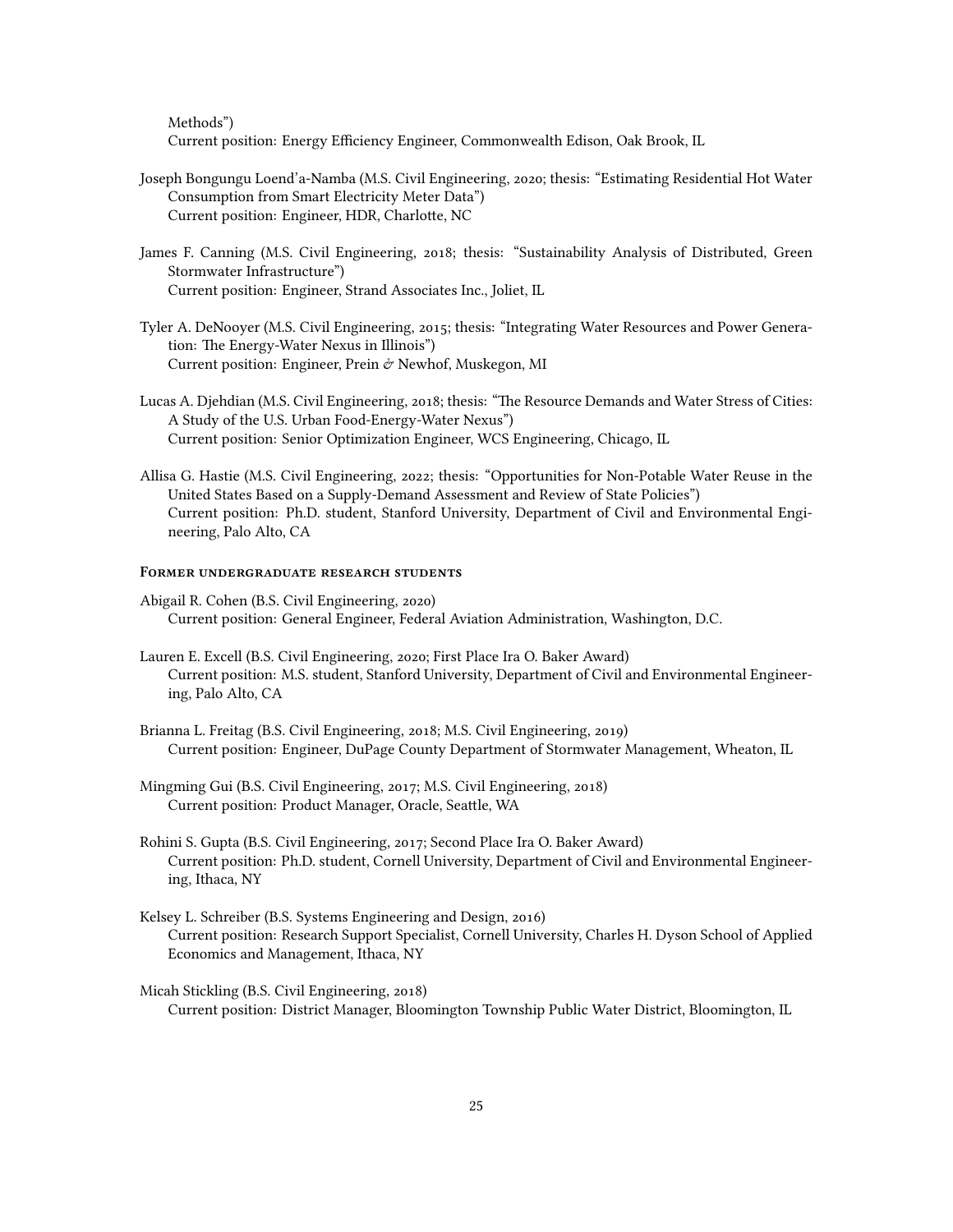Grace E. Wackerman (B.S. Electrical Engineering, 2020; senior thesis: "Using Socioeconomic Data to Predict" Multi-Family Residential Electricity Consumption") Current position: Associate Engineer, Technology Development, National Grid, Waltham, MA

#### **SERVICE ON PH.D. COMMITTEES**

- Patricia A. Malinowski (Ph.D. Infrastructure and Environmental Management Systems, 2017, University of North Carolina, Charlotte) Dissertation: "Integrated Water Management and Green Infrastructure Retrofits in Urban Areas: Perspectives on Energy Savings, Water Quality Improvements and Economic Incentives"
- Desiree Phillips (Ph.D. Electrical and Computer Engineering, 2018, University of Illinois Urbana-Champaign) Dissertation: "Towards Joint Water-Power Electric Grid Modeling"
- Meredith L. Richardson (Ph.D. Civil Engineering, 2021, University of Illinois Urbana-Champaign) Dissertation: "Discerning the Thermodynamic Basis of Emergent Vegetation Structure and Ecosystem Responses to Human Perturbations"
- Paul Ruess (Ph.D. Civil Engineering, anticipated 2022, University of Illinois Urbana-Champaign) Dissertation: "Groundwater Use in the US Economy"
- Majid Shafiee Jood (Ph.D. Civil Engineering, 2019, University of Illinois Urbana-Champaign) Dissertation: "Towards Effective Use of Climate Forecasts in Agricultural Decision Making: Bridging the Gap Between Modeling and Empirical Studies"
- Alice Strazzabosco (Ph.D. Chemical Engineering, 2020, University of Queensland, Australia) Dissertation: "Integrating Renewable Energy Technologies in the Water Industry: Opportunities and Challenges"
- Lufan Wang (Ph.D. Civil Engineering, anticipated 2021, University of Illinois Urbana-Champaign) Dissertation: "Machine Learning and Data-Driven Building Energy and Water Analytics"
- Qiankun Zhao (Ph.D. Civil Engineering, anticipated 2022, University of Illinois Urbana-Champaign) Dissertation: "Data-driven reservoir operation modeling: hidden Markov models and applications"

## **MENTORING SERVICE FOR MAVIS FUTURE FACULTY FELLOWS UNIVERSITY OF ILLINOIS URBANA-CHAMPAIGN**

- Reshmina William, Ph.D. Civil Engineering
- Nicole Jackson, Ph.D. Civil Engineering
- Susana Roque-Malo, Ph.D. Civil Engineering
- Paul Ruess, Ph.D. candidate Civil Engineering
- Kevin Wallington, Ph.D. candidate Civil Engineering

## **RESEARCH EXPERIENCES FOR UNDERGRADUATES PROGRAM SUPERVISION** CIVIL AND ENVIRONMENTAL ENGINEERING, UNIVERSITY OF ILLINOIS URBANA-CHAMPAIGN

- Lucas Djehdian
- Rohini Gupta
- Gabrielle Bethke
- Mingming Gui
- Emily Fulton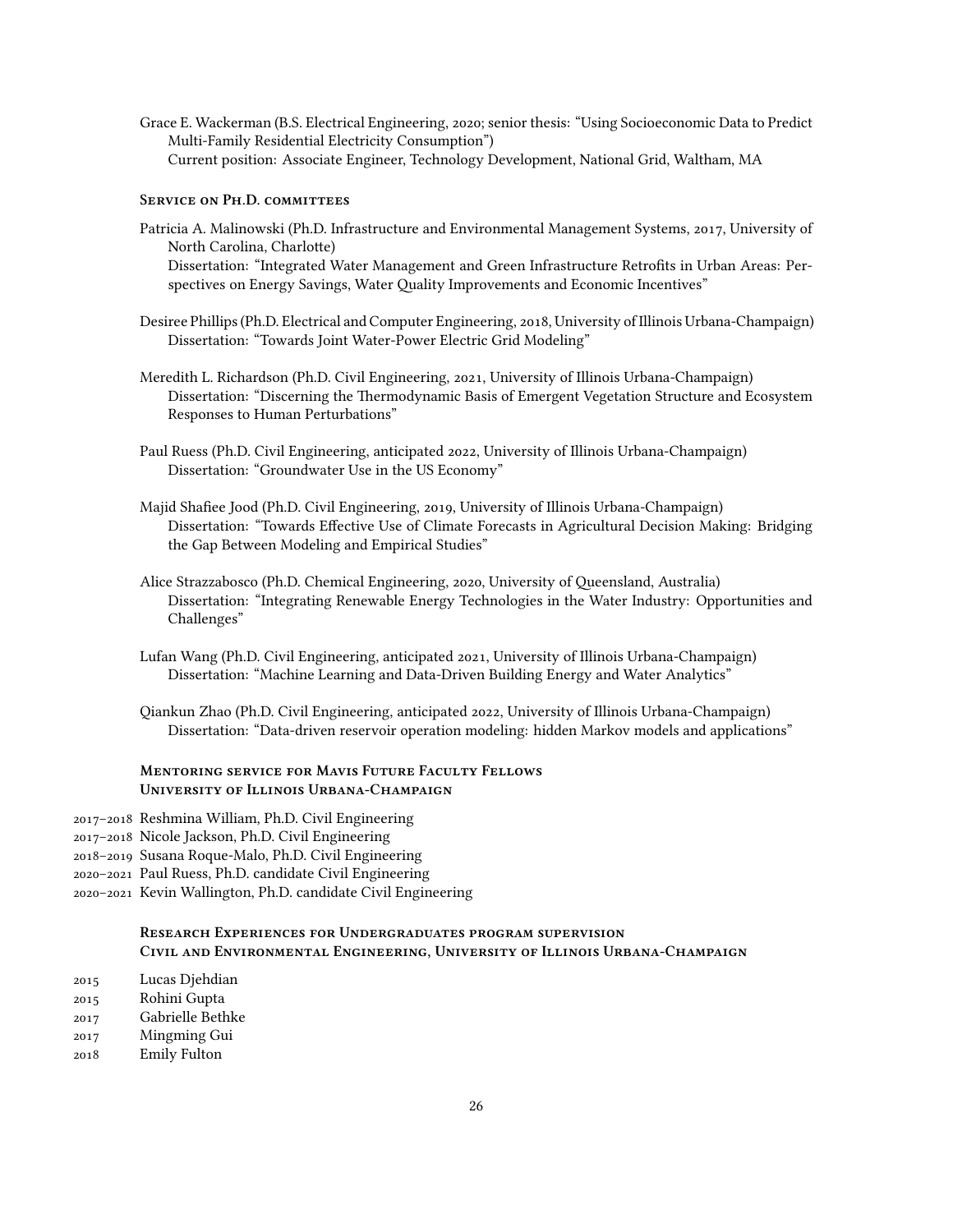Allisa Hastie Lauren Excell Abigail Cohen Vica Otrubina Shivani Ramesh

### **RESEARCHERS INITIATIVE UNDERGRADUATE RESEARCH PROGRAM SUPERVISION UNIVERSITY HOUSING, UNIVERSITY OF ILLINOIS URBANA-CHAMPAIGN**

- Viviana Guaman, Civil and Environmental Engineering
- Alishba Rehman, Chemical and Biomolecular Engineering
- Allisa Hastie, Civil and Environmental Engineering
- Grace Wackerman, Electrical and Computer Engineering
- Helen Sun, Civil and Environmental Engineering
- Jeric Cuasay, Electrical and Computer Engineering

# Service to the profession

### **UNIVERSITY OF ILLINOIS CAMPUS SERVICE**

- Mentor, Academic Redshirt in Science and Engineering (ARISE) program
- Steering committee member, Illinois Data Science Initiative
- Committee member, University Housing Advisory Committee

### **CIVIL AND ENVIRONMENTAL ENGINEERING DEPARTMENT LEADERSHIP**

- Chair, Civil and Environmental Engineering Curriculum Committee
- Program Coordinator, Energy-Water-Environment Sustainability interdisciplinary program, Civil and Environmental Engineering

### **CIVIL AND ENVIRONMENTAL ENGINEERING DEPARTMENT SERVICE**

- Committee member, Civil and Environmental Engineering Advisory Committee
- Committee member, Civil and Environmental Engineering Department Head Search Committee
- Committee member, Civil and Environmental Engineering Curriculum Committee
- Committee member, Civil and Environmental Engineering Faculty Search Committee
- Committee member, Civil and Environmental Engineering Interdisciplinary Oversight Committee
- Committee member, College of Engineering IT Education Working Group
- Coordinator, Civil and Environmental Engineering Interdisciplinary Research Summit
- Committee member, Environmental Hydrology and Hydraulic Engineering Graduate Applications Admissions
- Environmental Hydrology and Hydraulic Engineering Representative, Graduate Affairs Committee
- Coordinator, Ven Te Chow Hydrosystems Seminar Series
- 2014, 2016 Advisor, Illinois Water Day

### EDITORSHIP OF JOURNAL PUBLICATIONS

- since 2020 Editorial Board Member, *Environmental Research: Infrastructure and Sustainability*
- since 2017 Associate Editor, *Journal of Water Resources Planning and Management*
- since 2018 Associate Editor, *Journal of Sustainable Water in the Built Environment*
- since 2018 Editorial Board Member, *Environment International*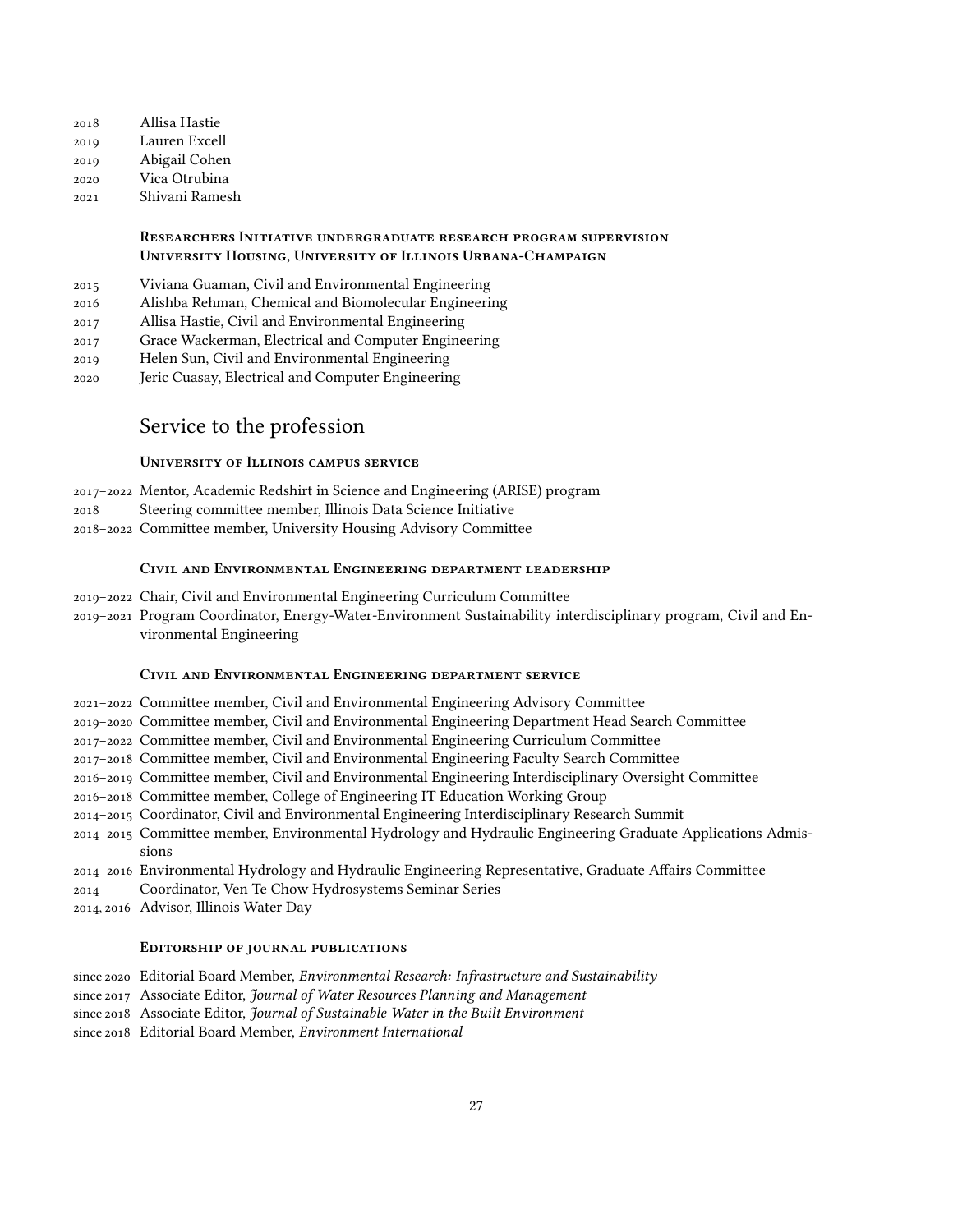- Guest Editor, Special Issue on "Technologies, Policies and Management Strategies for Enhanced Sustainability of Urban Water and Energy Systems", *Sustainability*
- Guest Editor, Special Issue on "Energy and Water Sustainability: Energy Supplies in Water Exploration, Production and Delivery", *Water*
- Section Editor, Energy-Water Nexus Section, *Current Sustainable/Renewable Energy Reports*

### PROFESSIONAL SOCIETY SERVICE

since 2011 American Society of Civil Engineers; Environmental  $\phi$  Water Resources Institute

Environmental and Water Resources Systems Committee (Planning and Management Council) Past Chair  $(2021 - 2022)$  $Chair (2020 - 2021)$ Vice Chair  $(2019-2020)$ Secretary  $(2018 - 2019)$ 

Civil Engineering Perspectives on Food, Energy, Water Nexus Task Committee Vice Chair  $(2018-2021)$ 

Sustainability Committee (Interdisciplinary Council) Past Chair  $(2017-2018)$  $Chair (2016 - 2017)$ Vice Chair  $(2015 - 2016)$ Secretary  $(2014 - 2015)$ 

Member, Energy and Environment Nexus Committee (Energy Division)

|      | since 2013 American Geophysical Union                             |
|------|-------------------------------------------------------------------|
|      | Member, Water and Society Technical Committee (Hydrology Section) |
|      | since 2017 Institute of Electrical and Electronics Engineers      |
|      | Member, Smart Cities Committee                                    |
| 2017 | U. S. Green Building Council                                      |
|      | WaterBuild Advisory Council member                                |

#### **MEMBERSHIP IN PROFESSIONAL AND HONORARY SOCIETIES**

since 2011 American Society of Civil Engineers

- since 2012 American Association for the Advancement of Science
- since 2013 American Geophysical Union

since 2013 Association of Environmental Engineering and Science Professors

- American Society of Mechanical Engineers
	- Member, Energy-Water Interdisciplinary Council
- National Honor Society Tau Beta Pi
- National Honor Society Omega Chi Epsilon

### **MEMBERSHIP IN SERVICE ORGANIZATIONS**

- lifetime Girl Scouts of the USA lifetime member, volunteer, leader, Gold Award recipient
- since 2015 Girl Scouts of Central Illinois Board of Directors, Chair (2020-2022), Coordinator of "Girl Power" event at Abbott Power Plant (since 2015), National Council Session delegate (2020-2023)
- $2014 2019$  Faith in Place Board of Directors, Chair (2016-2019)

– Boy Scouts of America, Cub Scout Den Leader